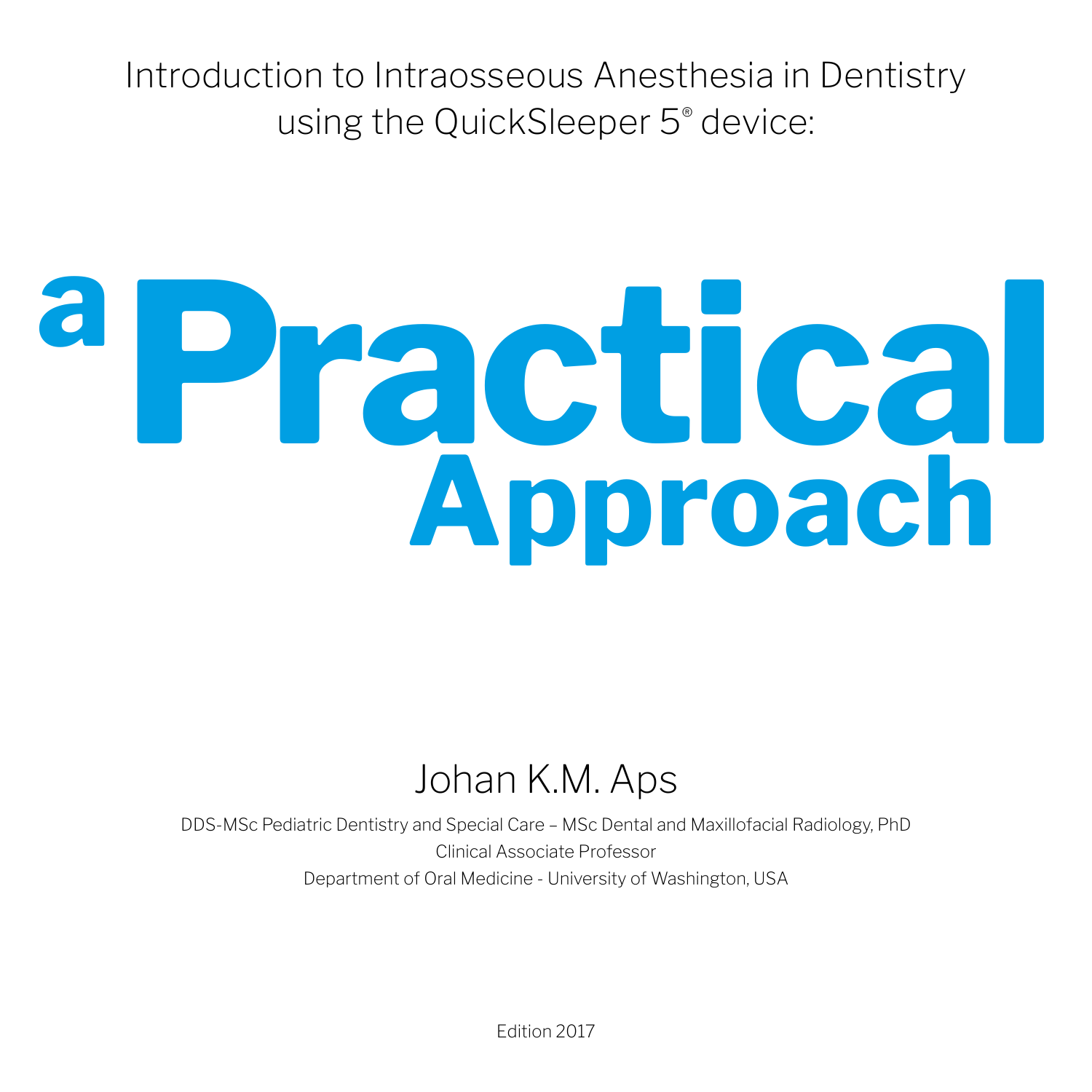*This manual does "not" replace or intends to* replace the manufacturer's manual on the QuickSleeper 5® (Dental Hi Tec, France). This *replace the manufacturer's manual on the manual is an adjunct to the manufacturer's and is written from a clinical perspective.*

*Intra-osseous anesthesia in dentistry is a very efficient way to achieve a deep, effective and thorough local dental anesthesia, especially in the mandible. The traditional inferior alveolar nerve block fails in about 30% (Aps, 2009) of cases, due to anatomical variations, infection and technique related issues. Research focusing on the anatomy of the mandible has shown so-called accessory or nutrient canals passing through the buccal and/or lingual cortex to be more present than previously thought. Nerve branches from the buccal nerve, lingual nerve, mylohyoid nerve, retro-auricular nerve, facial nerve, hypoglossal nerve, glossopharyngeal nerve and the first cervical nerve have been mentioned in the literature to be passing through these canals.* 

*The latter explains perfectly the problems encountered in clinical dentistry where dentists are confronted with a "hot" tooth or a tooth that does not seem to be susceptible (one cannot touch one specific spot in a tooth without causing pain to the patient, while all the rest is perfectly anesthetized) to local anesthetic after administering a mandibular nerve block with whatever technique (Halsted, Gow-Gates or Akinosi-Vazirani). If a tooth is supplied by one of the above mentioned nerve branches, the* 

*mandibular nerve block will not be efficient enough and painless dentistry will be impossible.* 

*Intra-osseous local anesthesia overrules these anatomical issues, encountered with teeth receiving a nerve branch from another nerve than the inferior alveolar nerve. By administering the local anesthetic directly into the cancellous bone, the teeth can be perfectly anesthetized, as all nerve branches will be efficiently numbed. This is all achieved with minimal 'collateral' anesthesia of the soft tissues. An intraosseous injection results in pulpal, periodontal and attached gingiva anesthesia.* 

*By choosing the correct combination of amide anesthetic and the correct concentration of vasoconstrictor, the depth and the duration of pulpal anesthesia can be controlled. The volume injected will determine the number of teeth being affected, while the vasoconstrictor will influence the duration and depth of the anesthesia. The use of mepivacaine 3%, lidocaine 2% and articaine 4% is perfectly possible, as long as they are combined with a vasoconstrictor (epinephrine or adrenaline).*

*This practical manual focuses on clinical examples in which intra-osseous anesthesia, administered with the QuickSleeper® device, is applied.*

## *Acknowledgements:*

*The author wishes to thank the company Dental Hi Tec® for their support to realize this manual.* 

## **Introduction 1** Nerve supply to teeth in the **2** Nerve supply to teeth in the **3** Principle of intra-osseous and **4** Practical use of amide anest **5** Six steps to perform intraos **6** Practical examples of intrao **7** Practical examples of intrao **8** Failure to achieve anesthesi

**9** Reference list

|                                    | 4  |
|------------------------------------|----|
| : maxilla                          | 6  |
| : mandible                         | 9  |
| nesthesia                          | 12 |
| thetics in dentistry               | 15 |
| seous anesthesia                   | 19 |
| )sseous anesthesia in the maxilla  | 28 |
| osseous anesthesia in the mandible | 33 |
| ia                                 | 38 |
|                                    | 40 |

Summary Table of contents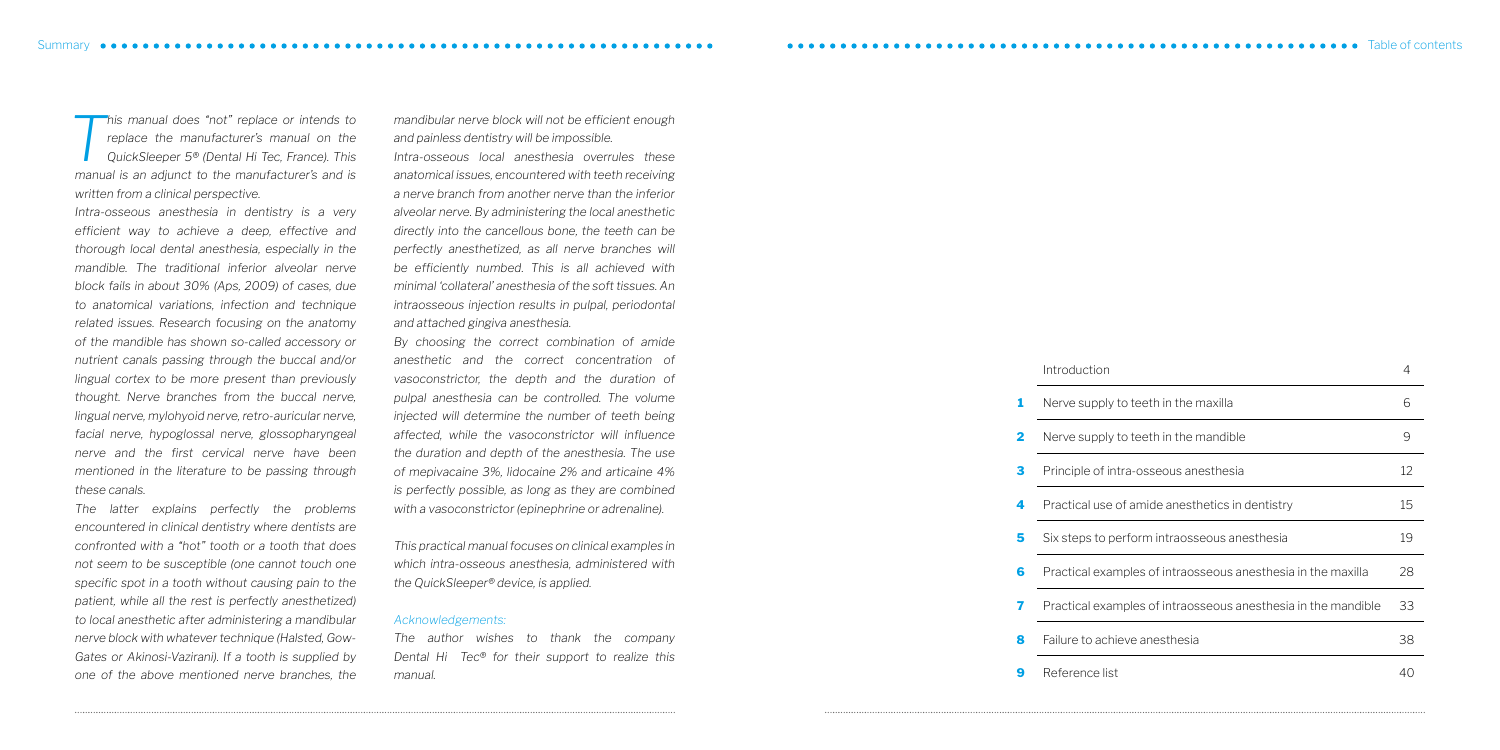## Infiltrations with local anesthetic will not be as<br>
of the mandible distal of the mental foramen.<br>
As most issues occur with the lower molars, the

This manual is not a substitute for the QuickSleeper®'s manufacturer manual. The aim of the present manual is to present QuickSleeper®'s manufacturer manual. The a clinical guide, written by an experienced QuickSleeper®user and instructor. For technical details with regard to this device, the reader is kindly referred to the manufacturer (http:// www.dentalhitec.com) and the manufacturer's (Dental Hi Tec) manual.

Local anesthesia in dental school is sometimes treated very briefly and superficially. Depending on which University and on who is teaching the course (e.g. surgeon or a pediatric dentist for instance), the student's knowledge and finally the dentist's will be shaped. The latter explains why sometimes dentists have no idea why certain patients seem to be harder to be anesthetized than others. Patients often tell the dentist they are hard to get 'numbed up'. A story about the fact that one needs multiple injections before a treatment can be performed pain free or even not entirely painless, sounds very familiar to many dental professionals.

Several publications indicate that the failure rate of the mandibular nerve block varies from 5 to 30% (Aps, 2009). The latter is attributed to technique issues, infections and anatomical variations. If general anesthesia was as unpredictable as the inferior alveolar nerve block technique, not many patients would agree upon undergoing surgery. Still, often in dentistry we do not seem to be able to achieve 100% anesthesia. However, intra-osseous anesthesia can achieve this and therefore deserves to be accepted as the preferred anesthesia technique.

Another typical feature is the patient who reports pain during treatment when one particular spot in a tooth is touched, while the rest of the tooth seems to be well anesthetized. Children with hypomineralized enamel, e.g. molar-incisorhypomineralization (MIH), are also known to be a tough category to be anesthetized efficiently with traditional mandibular nerve blocks (Halsted block).

The above mentioned cases necessitate the dentist often to inject multiple times at various sites is an attempt to achieve thorough local anesthesia during treatment. Empirically some dentists have learned that an intraligamentary injection may be useful, while others swear to use additional infiltrations around the affected tooth. Some dentists get frustrated, as certain particular patients never seem to get total local anesthesia. This frustration also lives with these patients, who often develop dental fear, because of this.

Experience shows that most problems occur in the mandible. The latter implies that additional

efficient as hoped, due to the massive thick cortex of the mandible distal of the mental foramen. As most issues occur with the lower molars, the alternative infiltrations are problematic and not efficient.

The present instruction manual offers an up-todate and expert "cook book" to achieve proper effective anesthesia without having to inject multiple times and with minimal 'collateral' soft tissue anesthesia. Intra-osseous anesthesia (IOA) was described more than a hundred years ago and therefore is nothing new or heterodox. In fact, every infiltration anesthesia is also an IOA. The only difference with the direct IOA is that with infiltrations, a certain volume of anesthetic is injected into the soft tissues and one awaits for it to be diffused through the cortical plate of the jaw and subsequently into the cancellous bone.

Actually, also every intraligamentary injection is an IOA. The anesthetic injected into the periodontal ligament space, will eventually diffuse into the cancellous bone after having penetrated through the lamina dura (also a cortical plate), surrounding the root of the tooth. Many practitioners don't like this technique because it requires patience, as otherwise a forced injection will cause the fluid to exit the periodontal ligament space again through the crevicular space. It is not unusual to witness a fountain of anesthetic solution when injecting under pressure. The QuickSleeper® also offers a possibility to perform the intraligamentary injection under pressure controlled (computer aided injection) conditions. It is paramount that the injection is as gentle as possible, as too high a pressure causes pain and discomfort. Key for a painless injection is slow injection speed. This will extensively be addressed in this manual.

Literature references are given at the end and are not specifically mentioned in this clinical manual. The interested reader can find additional information in the reference list. Articles are ordered in author's alphabetical order.

In order to understand better why IOA works more efficient than infiltrations and nerve blocks, it is important to briefly visit the anatomy of the human skull again.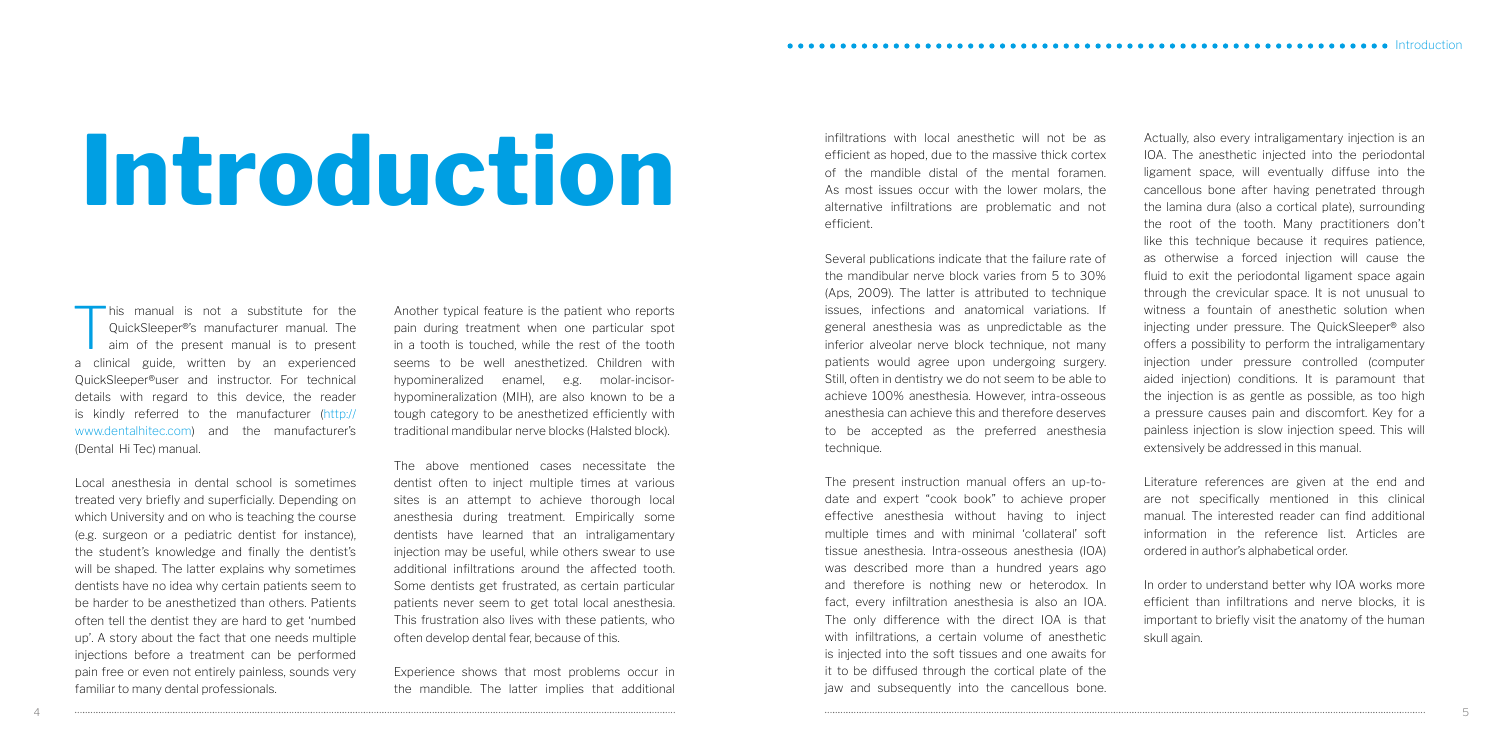Il teeth in the maxilla receive nerve<br>
branches derived from the superior<br>
alveolar nerve, a branch of N.Vb (Maxillary branches derived from the superior nerve) or the second branch of the Trigeminal nerve (N.V.). Although that is what we assume, sometimes maxillary incisors may receive a nerve branch derived from the nasopalatine nerve, which descends from the nasal septum into the nasopalatine canal, and subsequently opens just posterior of the maxillary incisors. **Figure 1** shows a schematic drawing of this particular anatomy. Variations in anatomy occur more often than one might think. Cone-beam CT studies have shown

that.

# **114Ama Nerve supply to teeth in the maxilla**





As the buccal cortical plate of the maxilla has numerous porosities, an anesthetic injected into the buccal fold will easily diffuse through the cortical bone and subsequently into the spongy or cancellous bone. However, some maxillary molars might prove difficult to anesthetize. From **figure 2** it is clear that in some cases the distance between the palatal root and the buccal roots is substantially large, with or without a protruding maxillary sinus between them, and that a buccal infiltration may be insufficient for obtaining a profound anesthetic effect of the nerve branch entering the palatal root

of the tooth.

**The nasopalatine canal in coronal, sagittal and axial view (from the left to the right) in a 10 year old child.**

**The distance between the buccal roots and the palatal root in a maxillary molar can be substantial (10 mm in this case) – this is a coronal view of the first left maxillary molar.**



**1**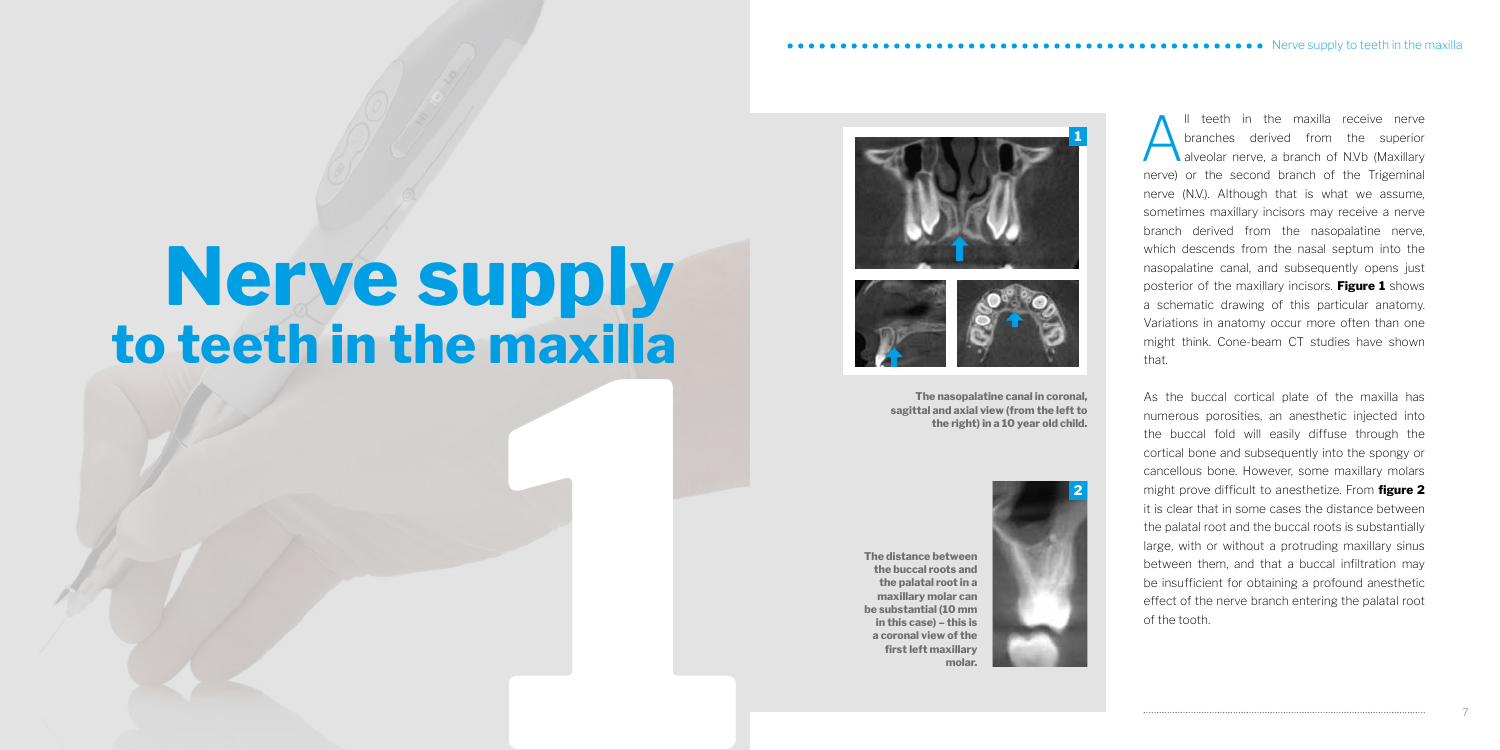A closer look at the anatomy of the hard palate on a dried human skull, reveals numerous porosities. The latter can be used to anesthetize the tooth from the palate adequately. However, many dental practitioners do not like to inject into the palate, because of the dense character of the mucosa, and because they have experienced that application of force seems to be needed to enable injection into these tissues. Besides this practical issue, patients almost always complain of discomfort, because of this unnecessary applied force during injection. The density of the palatal mucosa requires slow injection. The latter is easily achieved with computer-controlled-injection devices. Some examples of such devices include in 2017, the QuickSleeper®, the SleeperOne®, the Anaeject®, the Wand® and the STA® (Single Tooth Anesthesia). Later in this manual, the correct injection site and correct angulation of the needle will be discussed. Another reason for one having to inject into the palatal mucosa, is because the greater palatine nerve, might have a branch that runs to a tooth and hence a buccal infiltration only would be insufficient.

Overall conclusion from a clinical standpoint is that achieving pulpal anesthesia in the maxilla is almost 100% achievable with a single buccal infiltration. If the latter is not successful enough, a slow speed palatal injection is needed, preferably with a computer controlled injection device.

The ideal alternative is the intra-osseous administration of the anesthetic, which overrules the buccal and/or the palatal infiltration injection.

# **2 Nerve supply to teeth in the mandible**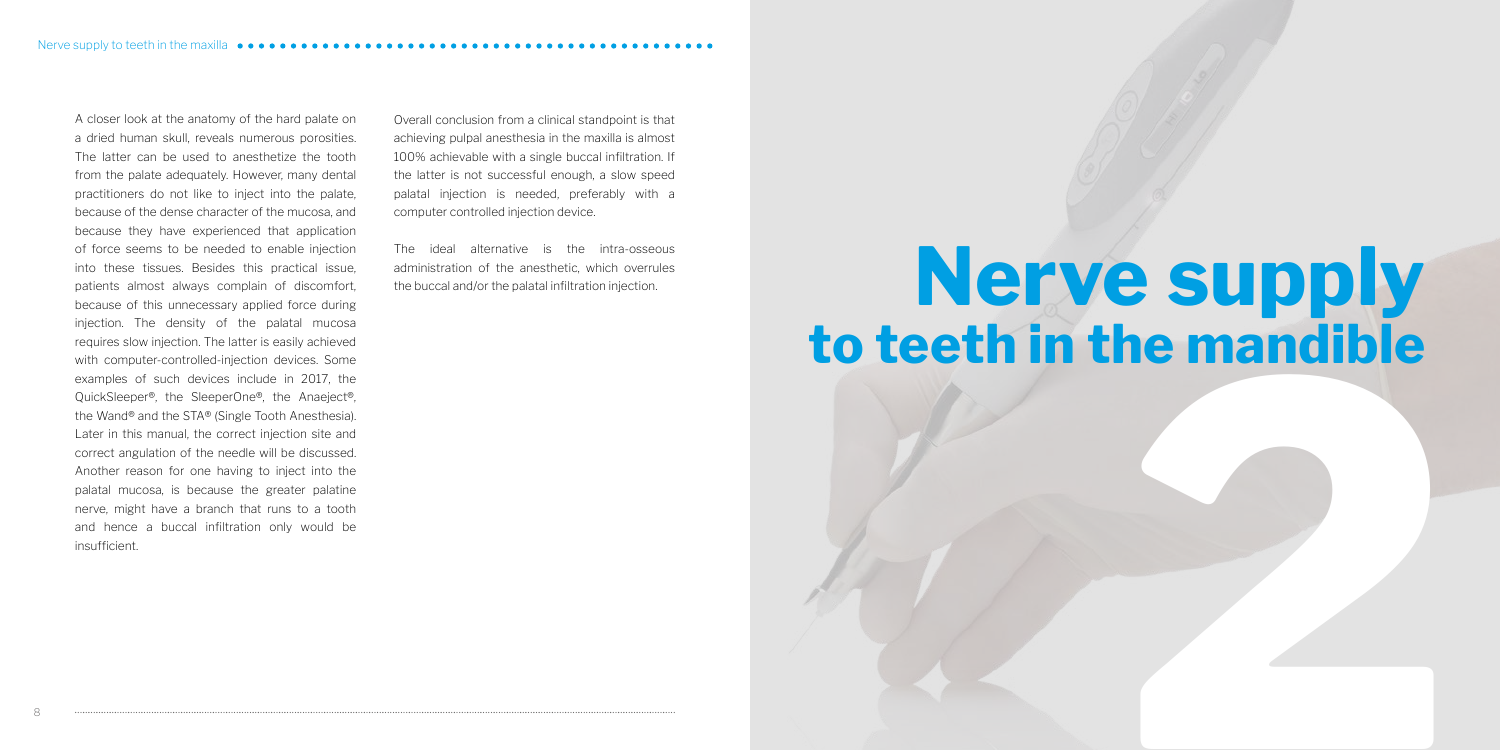The mandibular teeth are receiving nerve<br>branches from the inferior alveolar nerve,<br>which is a branch of the mandibular nerve branches from the inferior alveolar nerve, or N.Vc (Mandibular nerve). The traditional way to anesthetize mandibular molars and premolars is to administer a mandibular nerve block, also called a Halsted block. This is achieved by injecting a certain volume of anesthetic in the immediate proximity of the lingual foramen on the medial side of the ramus of the mandible. The foramen is protected anteriorly with the lingula mandibulae (known as the thorn of Spix in some countries). The mandibular canal splits in the premolar zone, at the mental foramen. It is a misconception to think that the nerve exits the mandible and becomes the mental nerve. There is effectively a branch that runs forward inside the mandible, branching off towards the other teeth [**fig.3**]. The incisors and canines, however, can often be sufficiently anesthetized using infiltration anesthesia, because the cortical plate is substantially thinner than in the molar area where the external oblique ridge is situated.

The literature on failing mandibular nerve blocks, supports what clinicians are experiencing in some patients: namely one tooth or more mandibular teeth are very difficult to anesthetize or one specific area in the tooth never seems to be anesthetized efficient enough. Typically, the soft tissues are very numb, the patient feels the anesthesia is working, but upon the first contact with the dentine, the patient reports (excruciating) pain. This sounds very familiar to many dental practitioners. Empirical collected evidence has lead many dentists to start injecting additional anesthetic either and or both into the buccal and lingual fold adjacent to the problematic tooth. Most times this is not sufficient and the patient keeps reporting pain during the treatment.

Literature has shown that many people have more than one nerve branch running to a tooth. If that nerve branch does not belong to the inferior alveolar nerve, the inferior alveolar nerve block will not be as effective as expected. Studies have shown that several nerves can be identified that branch off into the mandible: the nerve to the mylohyoid, the lingual nerve, the buccal nerve, the hypoglossal nerve, the glossopharyngeal nerve, the auriculo-temporal nerve, the facial nerve and the first cervical or spinal nerve (Suboccipital nerve). Where most studies focus on the number of accessory canals or also called nutrient canals in the anterior mandible, one study looked at the

number of nutrient canals in the entire mandible. This study showed that 5.4% of the subjects had no accessory canals whatsoever, while 94.6 had at least one accessory canal perforating the buccal and/or lingual cortex of the mandible. There does not seem to be a gender dominance or left or right dominance in the presence of accessory canals.

The latter explains the observed difficulties when a mandibular nerve block is insufficient. Alternative techniques to the Halsted mandibular nerve block, are the Gow-Gates and the Vazirani-Akinosi techniques. Both try to aim as high up on the mandibular nerve (N.Vc), which comes down to as close as possible to the foramen ovale, where the mandibular nerve exits the base of the skull. However, as the majority of the above mentioned nerve branches are not derived from this trunk, these mandibular nerve block techniques will not provide sufficient local anesthesia either.

The ideal alternative is the intra-osseous administration of the anesthetic. If one applies an intraosseous injection, it does not matter where the nerve branches come from that innervate that particular tooth.

**Anterior branch of the inferior alveolar nerve in a 20 year old patient with an impacted canine and a complex odontome. These images are 5 micron thick and 1 mm apart. Notice the canal running lingual to the impacted canine (arrows).**

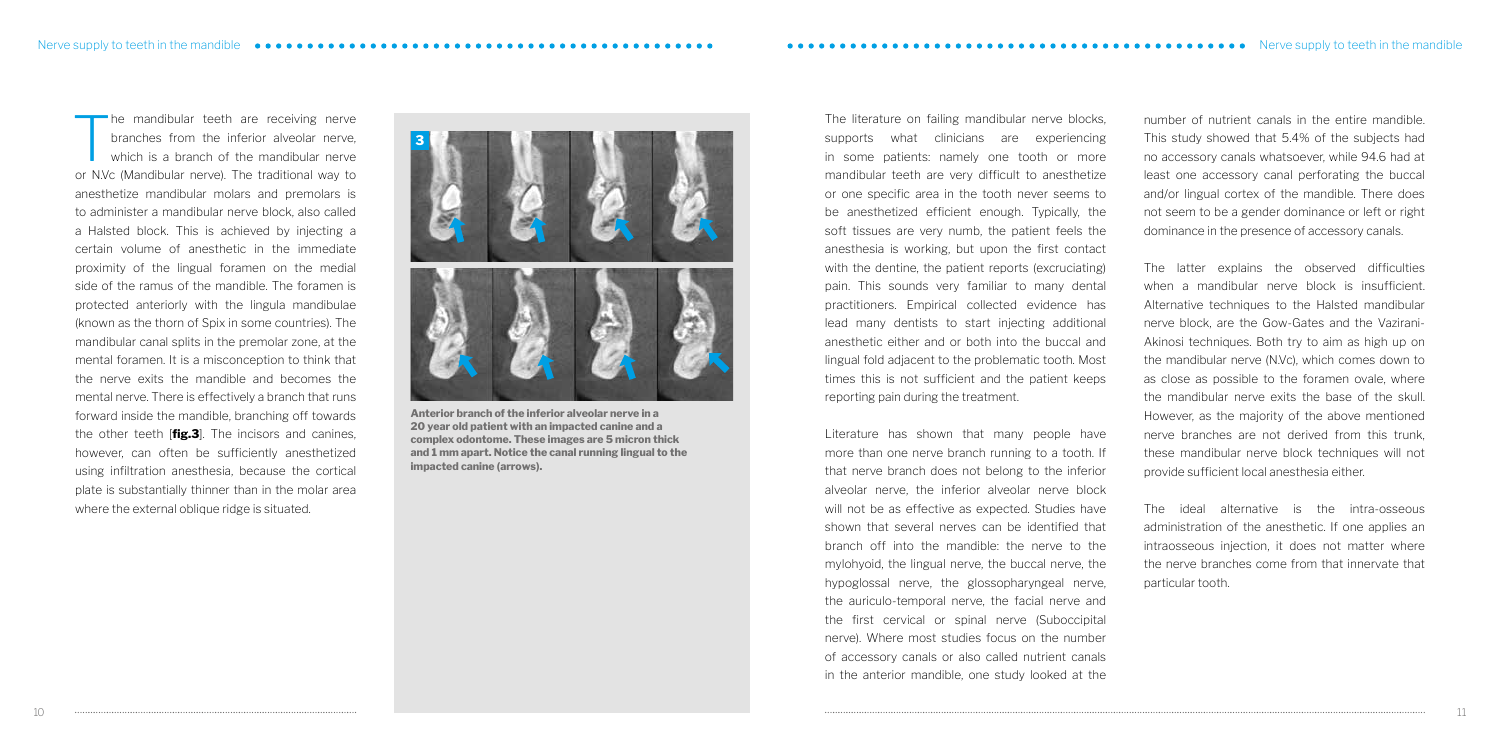In order to be able to inject an anesthetic into the cancellous bone, there are 4 basic steps to be respected. cancellous bone, there are 4 basic steps to be

respected.

One has first to anesthetize the periosteum that covers the cortical bone [**fig. 4**]. To achieve that a few drops of anesthetic are injected into the mucosa, near where the perforation and penetration into the bone will be performed.

When that is achieved, the perforation of the cortical plate is performed and subsequently the penetration of the cortical bone can be performed painlessly for the patient. Ideally the penetration orifice width and the needle that is used to inject the anesthetic should have the same diameter. The latter is necessary to avoid leakage from the orifice and to be able to determine how much fluid has actually been injected. This can be achieved with Dental Hi Tec's QuickSleeper® for instance [**fig. 5**].

## **3 Principle of intra-osseous anesthesia**

Once the desired depth is acquired, the injection should be performed as slow as possible, to allow the fluid to disperse within the cancellous bone. Another reason why the injection has to be performed slowly is to minimize the tachycardia effect caused by the vasoconstrictor (epinephrine or adrenaline) in the anesthetic solution. It is necessary to use an anesthetic with a vasoconstrictor, as this will keep the anesthesia local, enhance and prolong the effect of the anesthesia, but most importantly keep the systemic

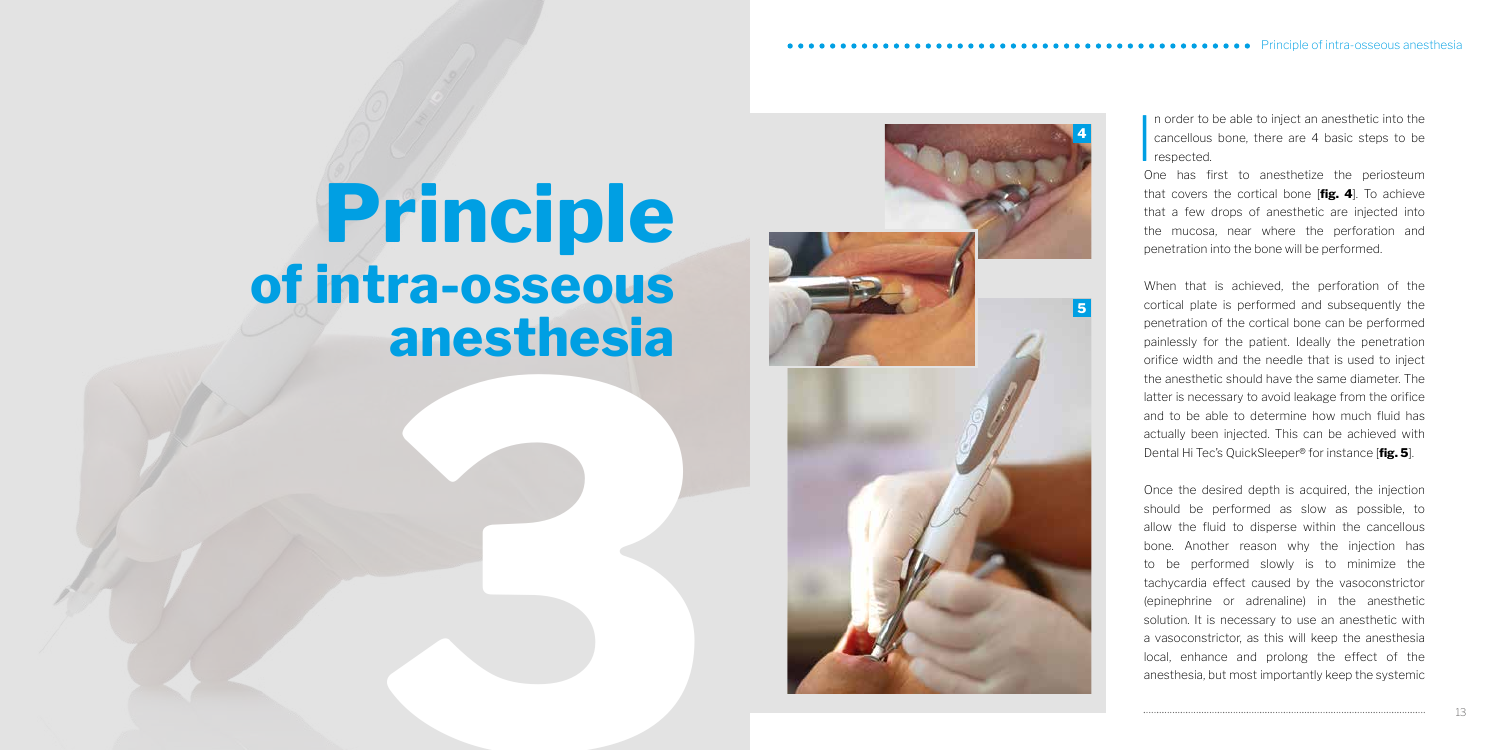toxicity to a minimum. The latter means that the presence of a vasoconstrictor will keep peak serum dose of the amide anesthetic to a minimum, allowing the liver and the kidneys to metabolize the amide anesthetic more gradually and easily. Prevention of high serum peak doses (overdose risk) is therefore safer. Injecting a solution that does not contain a vasoconstrictor will allow the amide anesthetic to enter the bloodstream fast and at an instant high concentration, enabling a potential overdose. The latter is especially the case when drugs or medical conditions impair liver and/or kidneys to metabolize the anesthesia molecules, as can be the case in medically compromised patients.

The American Heart Association also supports the use of a vasoconstrictor in dental local anesthesia as it prevents painful events during treatment, which subsequently cause stress for the patient, which in turn is translated into an endogenous release of adrenaline. This uncontrolled amount of adrenaline may cause more harm to the patient, as the latter may suffer instant cardiac arrhythmia and perhaps failure.

## **4444 Practical use of amide anesthetics in dentistry**

The amount of injected fluid will determine the number of teeth that will be anesthetized. Ideally the injection should be performed distally of the tooth or teeth that one wants to treat. However, in the maxilla, a mesial intra-osseous injection will also be successful. It has to be emphasized that when infection is present, a distal injection is to be preferred. A thorough vasoconstriction distal of the 'hot' tooth will enable an efficient pulpal and periodontal anesthetic effect. The concentration of vasoconstrictor will not only determine the depth of the anesthesia but also its duration (a product with a 1:100,000 epinephrine concentration will work more thorough and longer than one with a 1:200,000 epinephrine concentration). This allows the practitioner to have a certain level of control over the anesthesia and to estimate the volume needed for a particular treatment. It is therefore important to have several products with different concentrations of vasoconstrictors.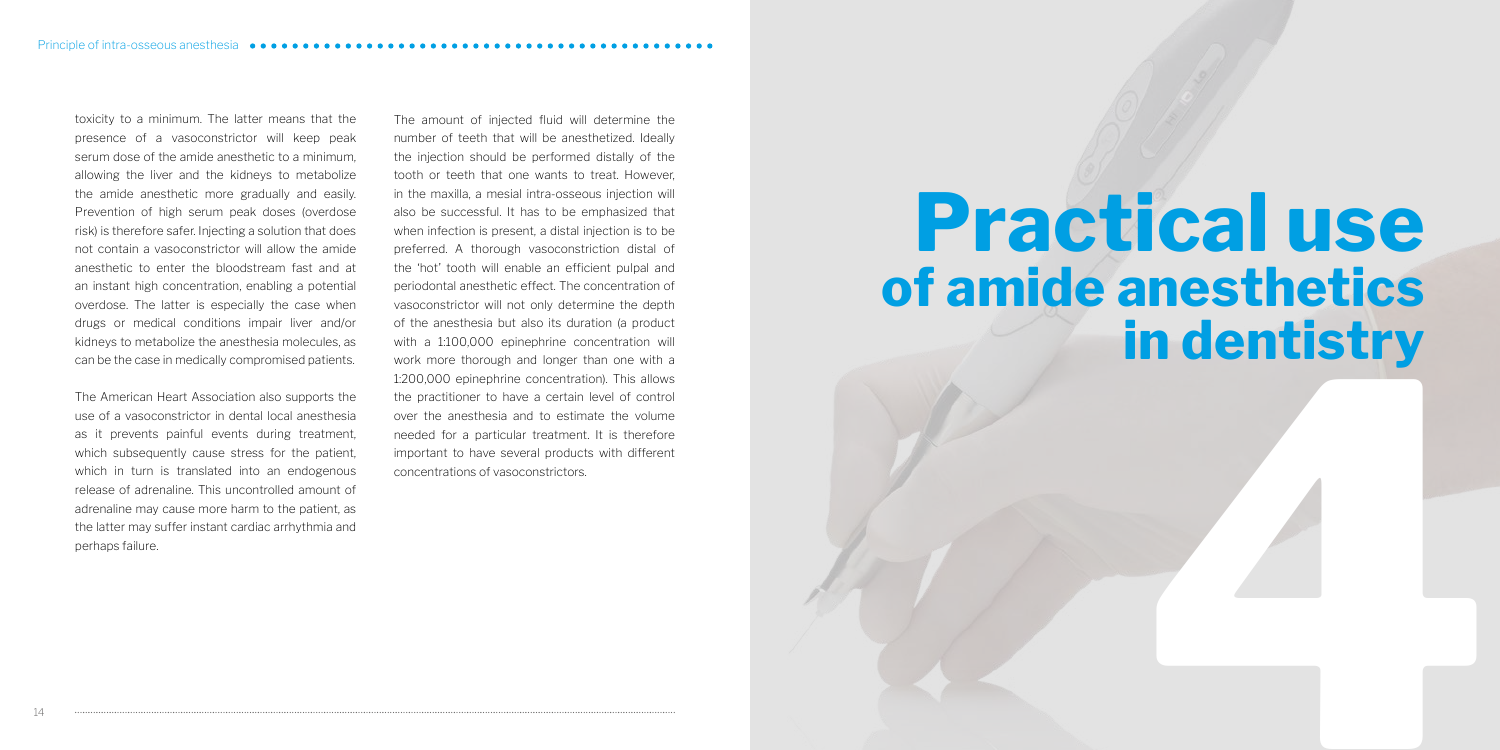The other vasoconstrictor, a synthetic polypeptide, felipressin, can however cause an allergic or adverse biological reaction. Therefore prudence is needed when choosing a product for your patient. Again, to be safe, it is better to use epinephrine containing combinations in order to avoid adverse reactions. Coincidentally prilocaine is only combined with felipressin. Keeping in mind the above recommendation of not using prilocaine, also covers the felipressin issue.

With respect to intraosseous anesthesia one can now appreciate better the correct choices that have to be made for each dental procedure.

- > Using a 4% articaine with 1:100,000 epinephrine solution is ideal for long procedures, when long duration of the local anesthesia is desired, or when treating a pulpitis. The high concentration of vasoconstrictor will ensure a deep and efficient pulpal anesthesia. An entire cartridge injected intraosseously will enable the dentist to obtain pulpal anesthesia on a large number of teeth and for at least 60 minutes. Depending upon the site of injection, the anesthesia will cross the jaw's midline.
- > A 2% lidocaine with 1:80,000 or even 1:50,000 epinephrine solution will come in handy for acute irreversible pulpitis cases (also referred to as the 'hot' tooth). It should be emphasized, for safety reasons, that the latter combinations should not

be used routinely and certainly not in pediatric or medically compromised patients.

> On the other end is the 2% lidocaine with 1:100,000 epinephrine solution or the 4% articaine with 1:200,000 epinephrine solution, that will ensure pulpal anesthesia for a little shorter time (45 minutes). These combinations are ideal for simple restorative procedures. Depending on the number of teeth one wishes to treat, one can either inject a half, three quarters or a whole cartridge.

Once the injection is performed, the anesthesia sets on instantaneous and one can start the procedure right away. Patients will report the anesthetized teeth to feel "higher, bigger and not fitting with the antagonists". This is what one wanted to achieve: pulpal and periodontal anesthesia.

oday's amides used in dentistry are bupivacaine, ropivacaine, lidocaine, articaine, mepivacaine and prilocaine. The first two bupivacaine, ropivacaine, lidocaine, articaine, cause a very long lasting local anesthesia (>5 hours) and should be reserved for long treatments or when a long duration of local anesthesia is desirable for the patient's post operative comfort. For instance after periodontal surgery or extraction of an impacted tooth. The potential side effects of these long acting products are iatrogenic injuries, such as lip, cheek and/or tongue biting. The latter should especially be taken into account with pediatric patients. Articaine, which is in use in Europe since 1976, has also become available to the American dental market since 2000. This is the reason why bupivacaine and ropivacaine are so well known among dentists in the USA and not in Europe. The need for a long lasting local anesthesia dictated the choice of the product. Articaine works for about 4 hours and can be considered as the product of choice when longer duration of local dental anesthesia is required or desired. Bupivacaine and ropivacaine are, in the opinion of the author, not really suited for regular dental procedures. Lidocaine can be considered as the gold standard of all local dental anesthetics. It causes pulpal anesthesia for about 45 to 60 minutes. Mepivacaine works a bit longer than lidocaine and prilocaine has the shortest effect.

Tachyphylaxis, the desensitization effect that can occur when one injects several cartridges of local anesthetic into the soft tissues, at short time intervals, especially when a mandibular block, appears not successful, is a phenomenon that rarely occurs with IOA. One will rarely require a second IO injection, unless the treatment takes longer than anticipated or one chose a too low vasoconstrictor concentration for the initial injection (e.g. irriversible pulpitis and injection performed with 4% articaine and 1;200,000

epinephrine).

Esters are no longer used for injectable local anesthetics. They are however still used as topical anesthetic (e.g. benzocaine).

Benzocaine and prilocaine have been reported in connection to methemoglobinemia. This is the effect that occurs when the number of binding sites for oxygen on hemoglobin is decreased. The latter two molecules seem to be able to cause this phenomenon, which implies that one should be cautious not to overdose the patient when using these products. It is the opinion of the author that, as there are good alternatives for benzocaine and prilocaine, the two latter can be easily left out of the armamentarium of the dental professional.

All amides cause a vasodilation, which implies that it is very difficult to keep the products local and that if used without a vasoconstrictor the systemic toxicity can be easily reached. Therefore, as mentioned before, vasoconstrictors are indicated. The catecholamine adrenaline or epinephrine (the same substance) is a natural product and therefore patients cannot be allergic to it. It is a misperception if patients report being allergic to epinephrine, as this would mean them being allergic to a substance they secrete themselves under normal and stressed conditions. A patient can, however be very sensitive to slight increases in the concentration of epinephrine.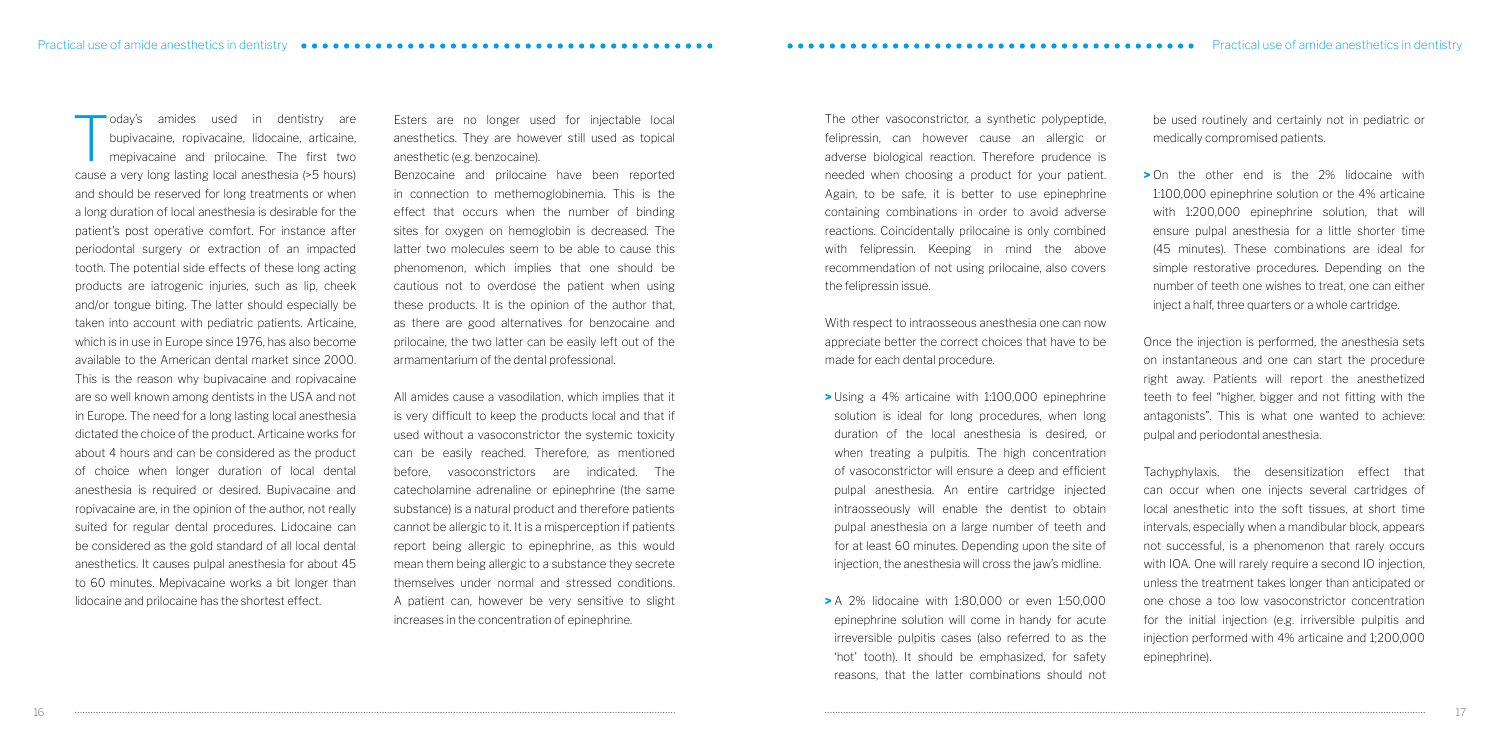Intraosseous anesthesia provides only profound anesthesia of the dental pulp, the periodontal ligament and the attached gingiva around every tooth that has been affected by the anesthesia.

This is important to know, as all soft tissue beyond the attached gingiva is "not" numb at all. One should pay attention to that during the dental procedure. This also implies that rubber dam clasps can be used without concern and that simple tooth extractions can easily be performed after one single intraosseous injection.

Because the local intraosseous anesthesia really works locally and the soft tissues are not collaterally anesthetized, bilateral treatments in the mandible can easily be performed. Slight anesthesia of the soft tissues may occur due to the porosities and leakage through the metal foramen and accessory canals in the cortical bone. However, when asking the patient if it would be possible to injure the lip or cheek, the answer will be negative. The soft tissues will not be as numb as under infiltration anesthesia or nerve block anesthesia circumstances. The latter necessitates additional infiltration injections in the surrounding soft tissues if needed so for the planned procedure (e.g. removal of a root fragment next to a tooth that one wishes to restore).

## <sup>18</sup> **5 Six steps to perform intraosseous anesthesia**

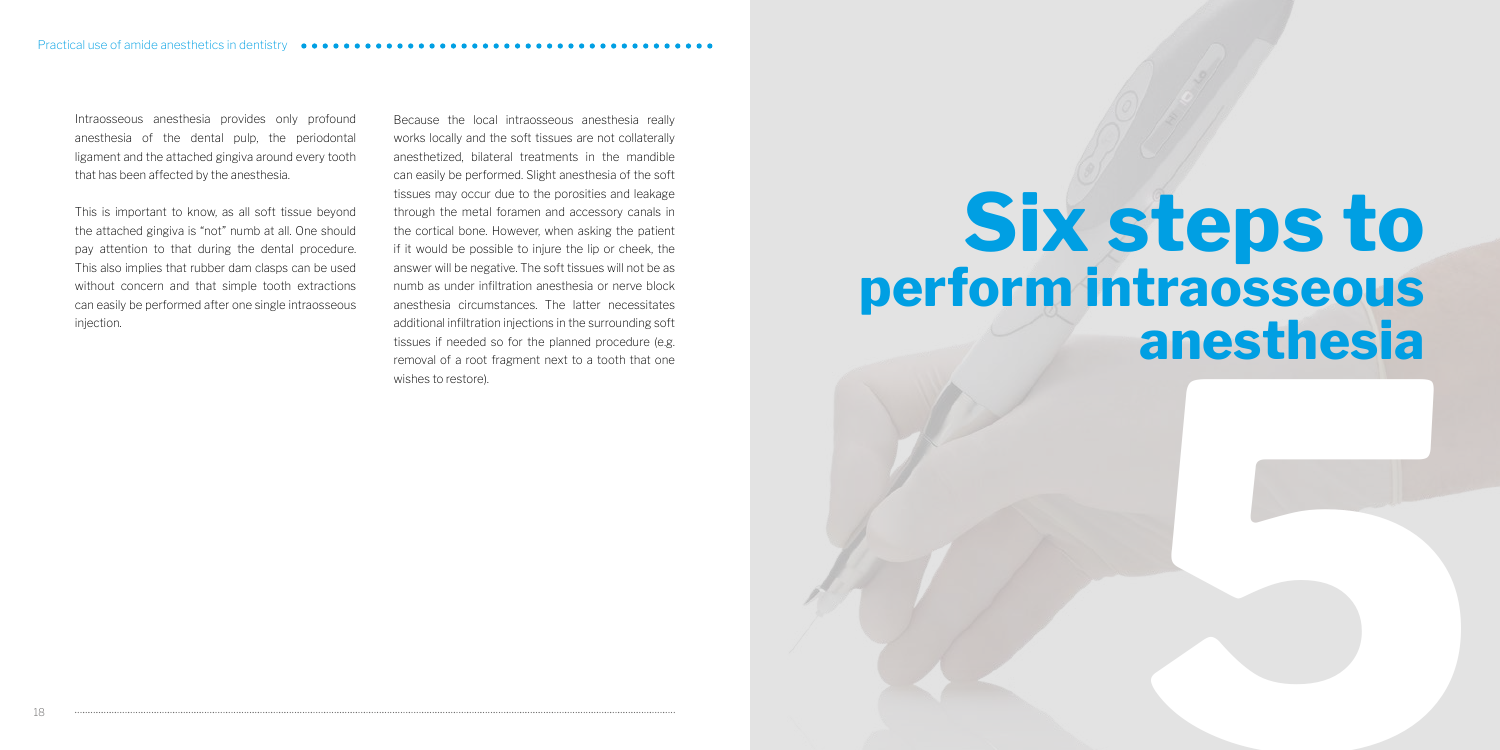**Step 2**

Position the needle with the bevel against the soft tissues where you will perform the cortical penetration. If the bevel faces the mucosa, the needle makes a 15° angle with the mucosa [**fig. 4 - p13**]. The drop of anesthetic is now on top of the mucosa. As the needle is double beveled, it can cut through the mucosa instead of shred it, which is much less painful or sensitive for the patient. Having experienced a cut from a knife into skin, one knows that it takes a few seconds before one actually feels the physical injury. On the contrary being subjected to a scraping injury, is known to cause instant pain and bleeding. Going back to our double beveled needle, it can be easily understood that making sure the needle is filled with anesthetic solution and that the bevel is in contact with the mucosa, the insertion of the needle is painless because the anesthetic will be working instantaneously.

Pick out the correct needle for the technique that will be performed. Transcortical, osteocentral and pediatric needles all have different gauge, length and a different colored plastic hub [**fig. 6**]. Never perform a transcortical injection with a pediatric or osteocentral needle!

> Hold the large inferior pedal for injection down and start injecting for about 5 to 10 seconds anesthetic solution into the soft tissue covering the site of cortical bone penetration. That amount is enough to cause slight blanching of the local mucosa, which is the sign that the periosteum is well anesthetized [**fig. 8**]. Release the pedal while keeping the needle in situ. This allows for the anesthetic to diffuse in the soft tissue better and for the fluid not to

## **Step 1**

Select IO mode on the QuickSleeper handpiece, using upper right pedal.

Topical anesthesia is not needed, as the technique allows the fluid in the needle to contact with the mucosa, which causes superficial topical anesthesia, just the same as would be achieved by applying a topical anesthetizing solution or gel of lidocaine or benzocaine.

Verify if the needle is filled with anesthetic solution (step-on the injection pedal and check for fluid dripping from the needle). A small drop of anesthetic is allowed to be dangling from the needle's bevel [**fig. 7**]. This drop will be serving as topical anesthetic.





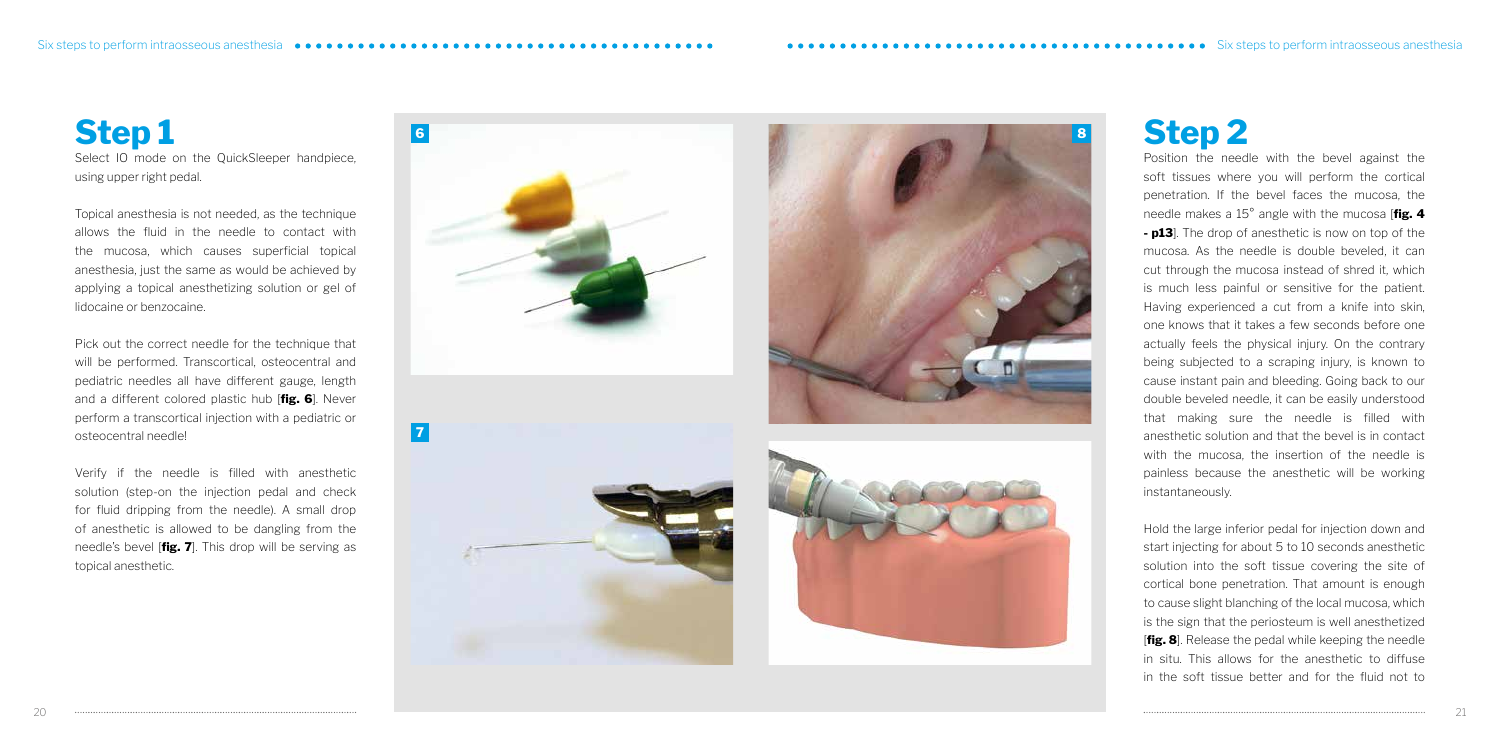**Step 3**

Proceed immediately to the next step in the process after changing your position and/or the position of the patient's head if needed. It is necessary that you have a perfect view of the needle because you have to assess the angle of insertion or penetration into the bone. For the osteocentral technique position the tip of the needle in contact with the interproximal bone, very close under the contact point in the embrasure. Make a 20 to 45° angle with the tooth's axis. This allows the needle to pass between the roots of adjacent teeth approximately up to the level of the apices. The orientation of the bevel of the needle is not important for this step. If the transcortical technique approach is performed, a 90° angle with the cortical bone has to be achieved at the correct

## site [**fig. 11 and fig. 12** ]

Always make sure the needle is in contact with the bone before engaging the perforation of the cortical plate, because if there is no contact, the needle will cause an unnecessary circular cut in the soft tissue when it starts to rotate. The rotation of the "loose" needle will cause the tip to flare out slightly and as it is equipped with a double bevel, a cylinder like cut will be performed. This would be iatrogenic damage and is not the correct way to perform this procedure.

be spraying out of the mucosa when the needle is withdrawn. Withdraw the needle after 4 to 5 seconds. There will be very few fluid exiting the insertion orifice in the mucosa.

For the osteocentral technique the periosteum is anesthetized by inserting the needle at the base of the interdental papilla [**fig. 8**]. If the transcortical technique is performed, the attached mucosa perpendicular from the interproximal contact, 2 to 3 mm below the cervical edges of the teeth, needs to be anesthetized [**fig. 9**].

If one wishes to perforate the retromandibular pad or trigonum (Trigonum Retromolare), the soft tissues covering the trigonum need to be anesthetized. Because of the substantial larger thickness of the mucosa on this site, compared to a dental papilla, at least 1/8 of a cartridge is needed to obtain sufficient periosteal anesthesia [**fig. 10**].

**11**

**12**

**9**



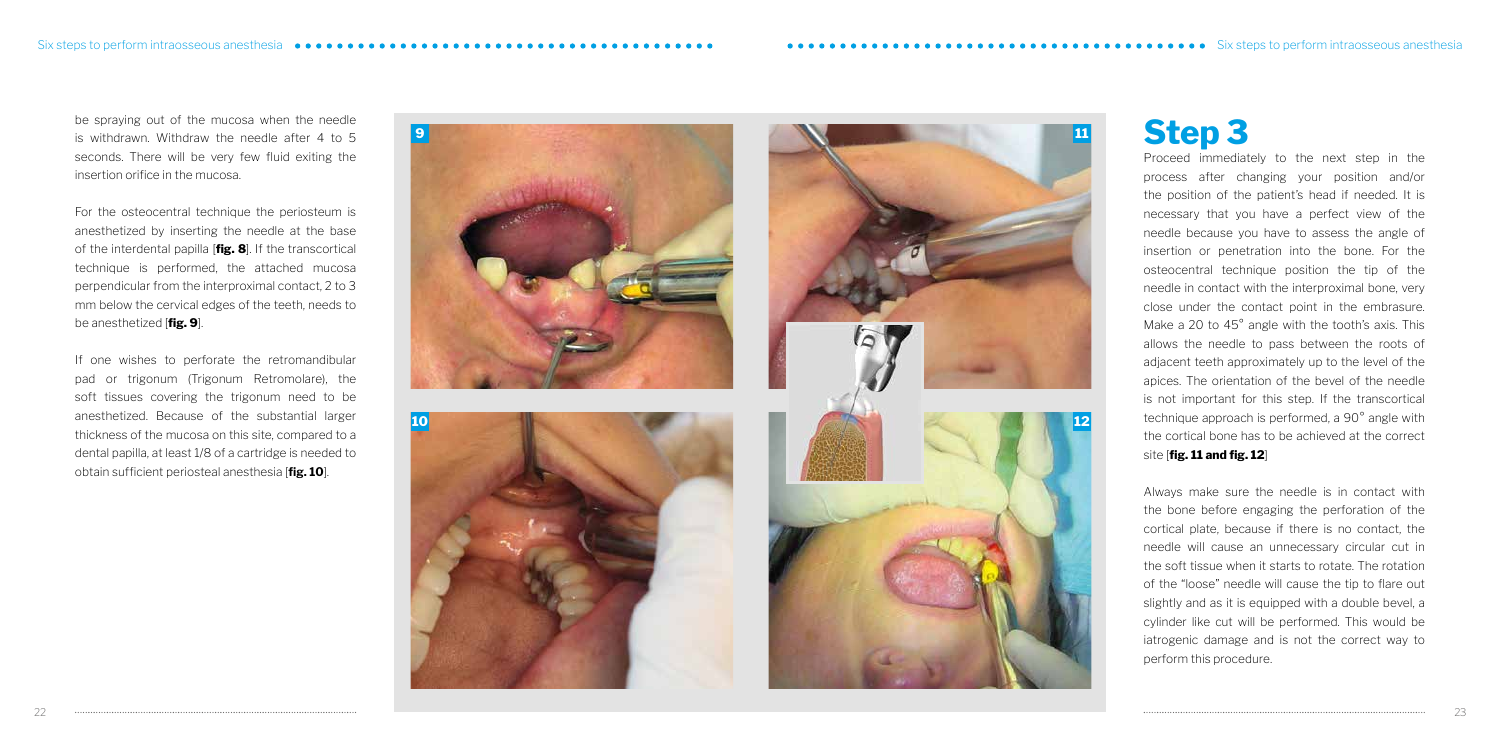## **Step 5**

Prior to starting the injection you have to tell the patient that it is normal to experience a slight increase in heart rate and that it will pass automatically after 20 to 30 seconds. This is logical as one injects an anesthetic with a vasoconstrictor and a small volume will get into the bloodstream immediately at the start of the injection. The latter is prevented, once the local vasoconstriction is working.

Put your foot on the large lower pedal again to start the injection. The injection will start at one drop per second and will gradually increase depending upon the density of the bone where the injection is taking place. Never use Hi speed mode! This will cause a significant tachycardia and discomfort for the

patient [**fig. 14**].

If you have injected a whole cartridge, the device will automatically withdraw the plunger from the

Keep your eye on the white LED-light on the hand piece. This will flash fast if the pressure from the bone is high or if the needle is blocked with bone. If the needle is blocked the device will detect such a high pressure and it will stop the injection. In that case the device will produce a monotone sound. You will have to withdraw the needle from the bone, replace the needle and proceed again at step 3.

Inject the volume you consider right for the planned procedure (see further in this manual). Take your foot off the injection pedal.

**Step 6**

You have finished the injection. The needle has the same exact diameter as the orifice into the bone, which means that the needle is well embraced by cortical bone. The latter implies that one will have to apply a little force to overcome the resistance when pulling the device back and hence the needle out of the bone. **Do not use any rotation** to withdraw the needle from the bone, because this will allow the needle to break if the angulation under which the penetration was performed has been altered. That is also the reason why the needle should at no time ever be entirely submerged into the bone.

cartridge.

## **Step 4**

Now tell the patient that the device will cause a slight vibration in the jaw or a little noise. A warned patient will not react unexpectedly to this "new" experience for him or her.

Hold down the central pedal for rotation. The device will ensure intermittent rotations with short breaks, while the needle is constantly purged to avoid bone from blocking the needle's orifice. Never apply any pressure during this action. Pressure will cause built up of bone inside the needle, which will disable needle lumen purging by the device's automatic purge.

By just holding and guiding the hand piece, the needle will gradually find its way through the cortical bone and into the cancellous bone. The weight of the hand piece is sufficient to ensure penetration into the bone. One will be able to feel each time a bone septum of the trabecular bone is passed. In low density bone, this motion will be almost unnoticed, while in dense bone one will feel it more explicitly. If in case of highly dense bone, the needle rotation appears to slow down, simply lift the handpiece a little and continue. The usual rotation speed will resume.

> For the osteocentral technique, under healthy periodontal conditions, the needle needs to be at least 75% inside the bone.

> For the transcortical approach, one has to make sure the needle is 2 to 3 mm through the cortical bone (this feels exactly like "falling" with the burr into the pulp chamber during an endodontic procedure). That is deep enough to start the injection (step 5).

If the needle is at the correct depth, take your foot off the central pedal and withdraw the needle one millimeter to allow a little space at the tip of the needle, making sure the orifice of the needle is not in direct contact with a bony septum [**fig. 13**]. This action also allows for bone being trapped near the orifice of the needle to be purged without the patient feeling too much pressure and discomfort.



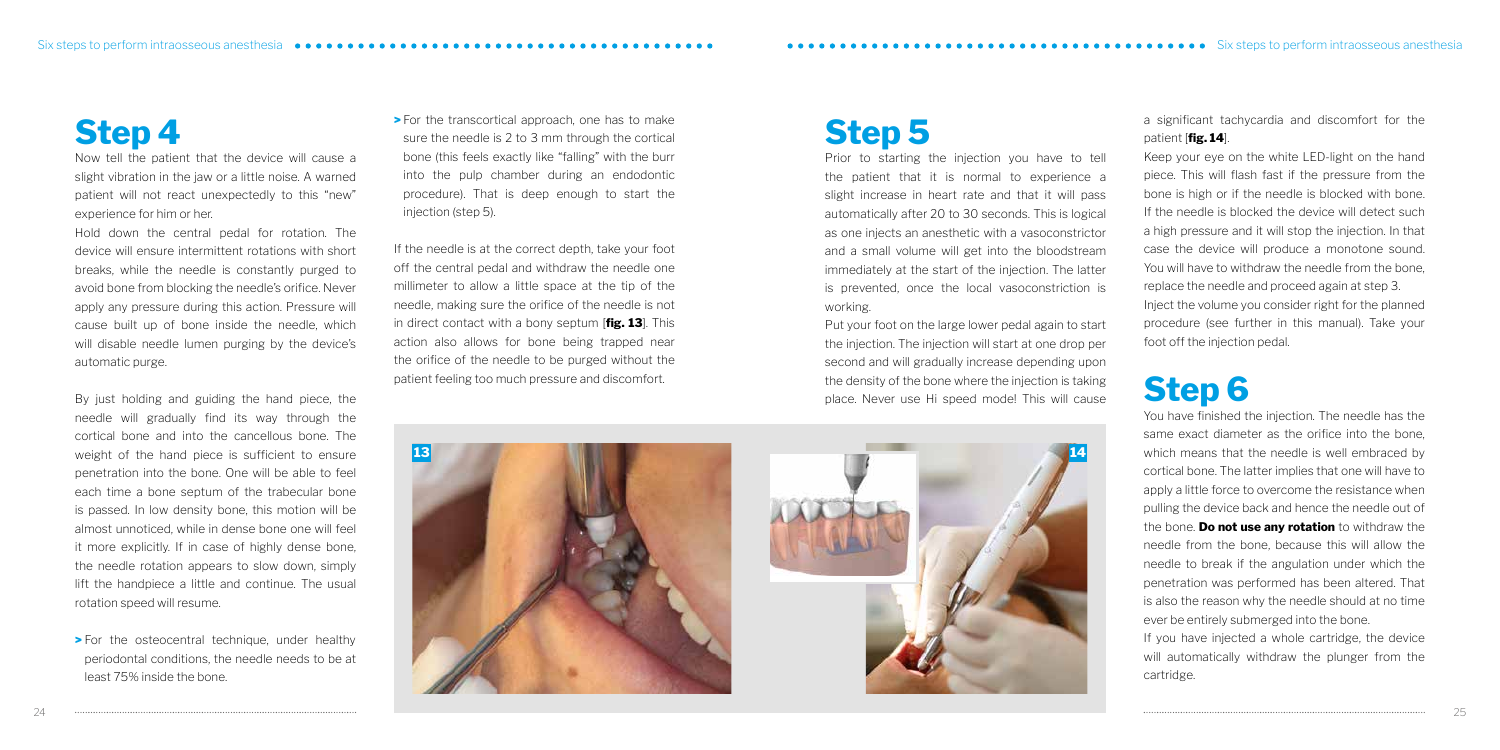26 27

Six steps to perform intraosseous anesthesia Six steps to perform intraosseous anesthesia

## **Scheme to perform intraosseous anesthesia with QuickSleeper 5**®

**Device** stops to make sound **Continue** 



Device makes one short sound after every rotation cycle - needle is blocking

> **Keep the needle rotating while withdrawing slightly within the bone**

**the perforation**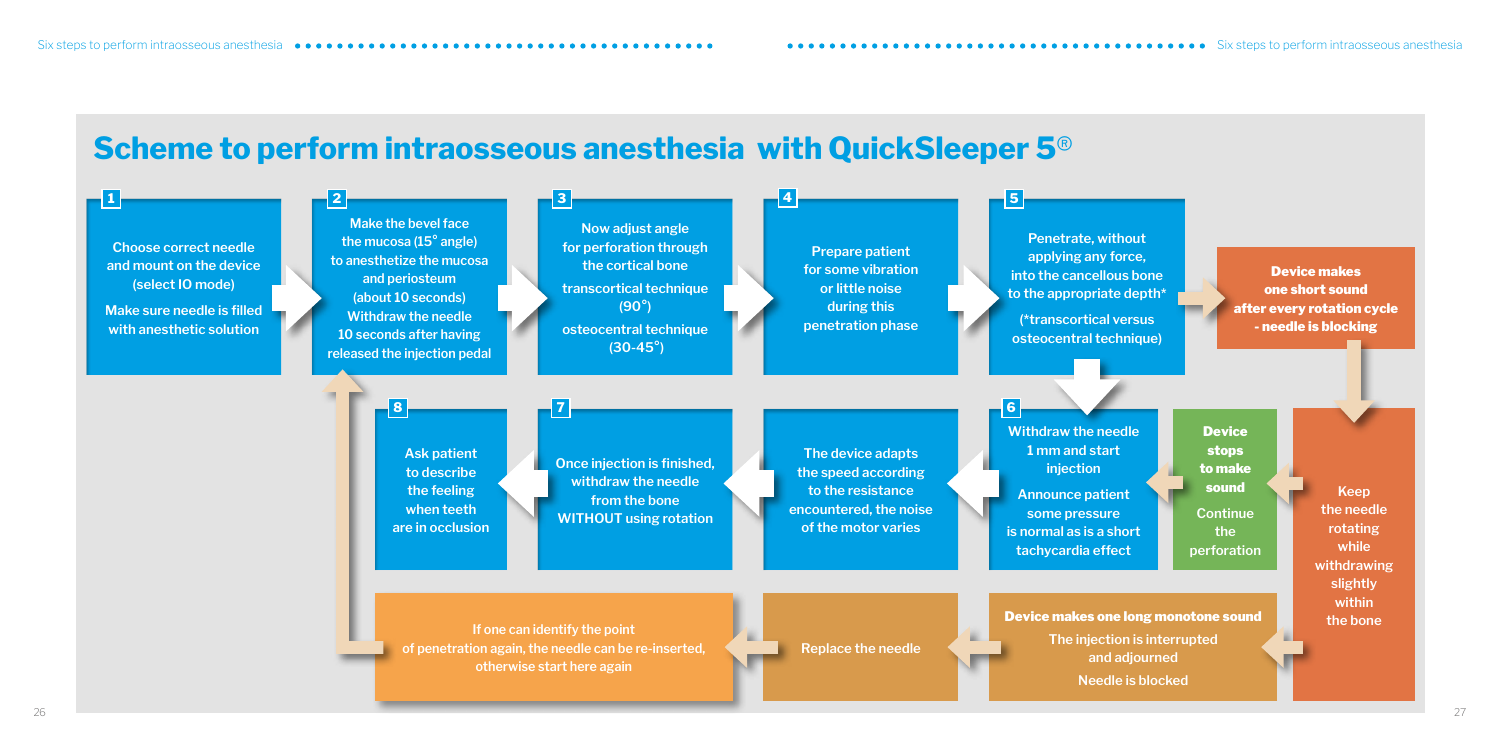The examples below will not go into detail<br>about how to inject. This has been covered in<br>the above sections. It should be emphasized about how to inject. This has been covered in the above sections. It should be emphasized that the use of this device does not narrow down the options for administering local anesthesia. The device allows to perform infiltration and intraligamentary anesthesia if wished by the clinician. The main reasons to prefer intraosseous anesthesia is the fact that there is minimal collateral soft tissue anesthesia, that the anesthesia's onset is immediate and profound and that one can easily treat more than one quadrant in the same visit.

## **Maxillary molar and premolar**

There are two ways to perform an IOA in this region. The buccal [**fig. 15**] and the palatal approach [**fig. 16**]. The patient's commissural flexibility and opening will dictate the choice of approach: buccal (osteocentral) or palatal (transcortical).

An osteocentral anesthesia requires a buccal approach and is only possible if the anatomy of the patient allows correct angulation and positioning of the needle. After having anesthetized the papilla (preferably distal of the tooth, which is not essential, unless in case of a pulpitis) and hence the periosteum, the needle should be placed under a 30 to 45° angle with the long axis of the tooth. In periodontal healthy conditions, insert the needle at least 75% to obtain adequate result.







# **15**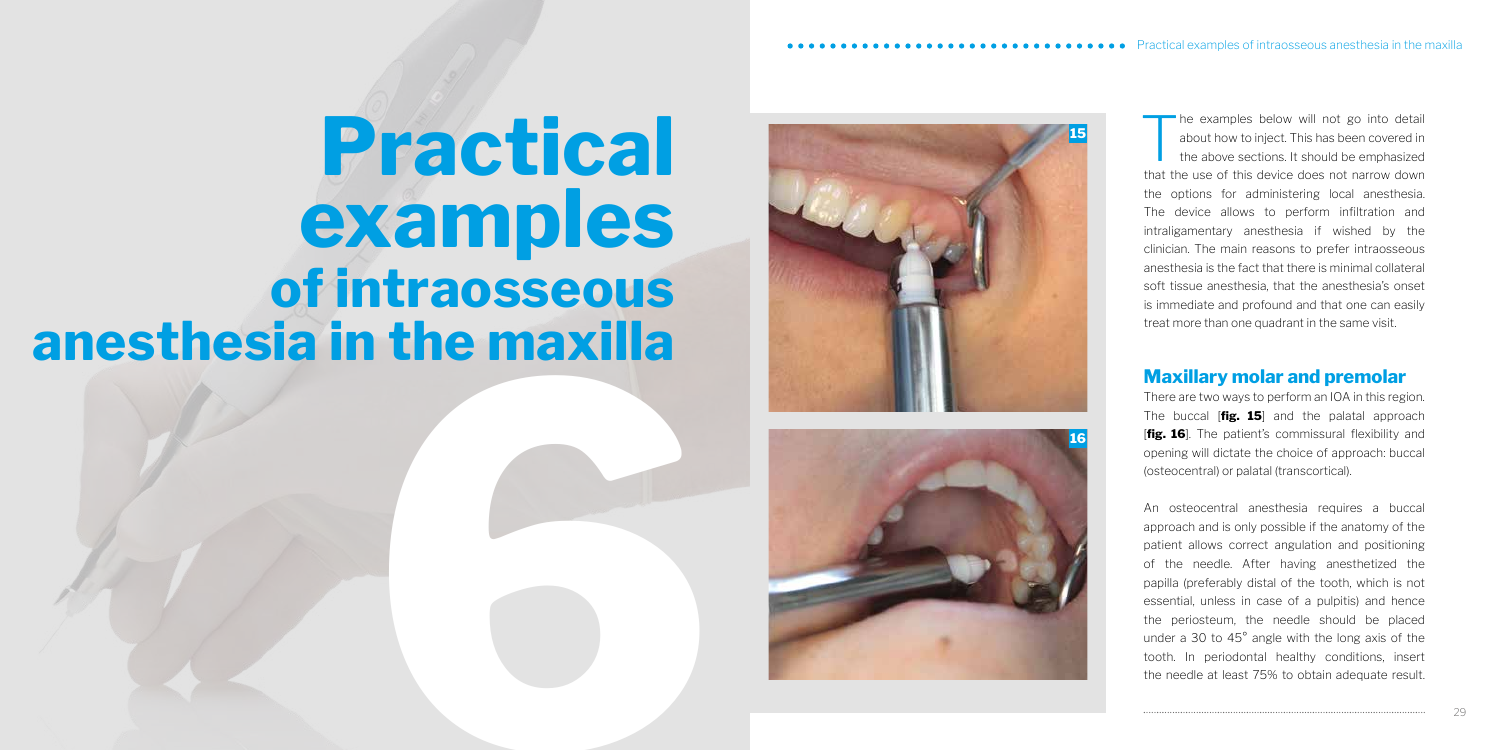## **Maxillary canine**

Obtaining a good local anesthetic effect can be obtained either by injecting just distal of the canine or adjacent premolar or either at the midline, between the two central incisors [**fig. 17**]. All will be efficient if enough volume is injected. Injecting in the incisors' area results in local anesthesia from canine to canine and should be used if this is really necessary.

To anesthetize primarily the canine the first step is to anesthetize the distal papilla and local periosteum. Put the bevel against the buccal mucosa near the papilla and insert while injecting to perform the mucosal and periosteal anesthesia. Inject until blanching occurs of the mucosa. Leave the needle in for about the same time before withdrawing. Subsequently put the needle coming from the buccal in a 20 to 30° angle with the long axis of the tooth. Make sure to perforate deep enough into the cancellous bone (needle must be inserted at least 75%).



Under periodontally compromised conditions, one has to assess the level of the apices to decide the insertion depth of the needle. The space between the buccal roots of the adjacent teeth needs to be large enough in order to be able to reach the correct site.

However, the distance between the palatal roots of adjacent molars and premolars is usually much larger and therefore the palatal approach, to perform a transcortical injection, is often easier.

For the palatal approach, the palatal mucosa should be anesthetized first. One should place the bevel of the needle against the palatal mucosa at a 15 degree angle, while applying gentle pressure with a blunt instrument very close to the tip of the needle. Gently slide the needle in the mucosa and inject anesthetic solution until local blanching (anemia) appears, which indicates that the periosteum is sufficiently anesthetized. Stop the injection and leave the needle in the mucosa for

about 5 seconds, then withdraw the needle. The latter avoids the anesthetic solution to squirt out of the mucosa and cause a foul taste. Now place the tip of the needle at a 90° angle against the palate's cortical plate, at 2 to 3 mm more apically of the palatal margins of the teeth at an imaginary line dropped from the contact point. Start the perforation until the needle is 2 to 3 mm through the cortical plate. One can then start injecting at slow speed.

It is important that the patient's head is positioned correctly, so the hand piece can be positioned at a 90° angle to the palate without applying any pressure whatsoever. The device's weight should be sufficient to penetrate the bone.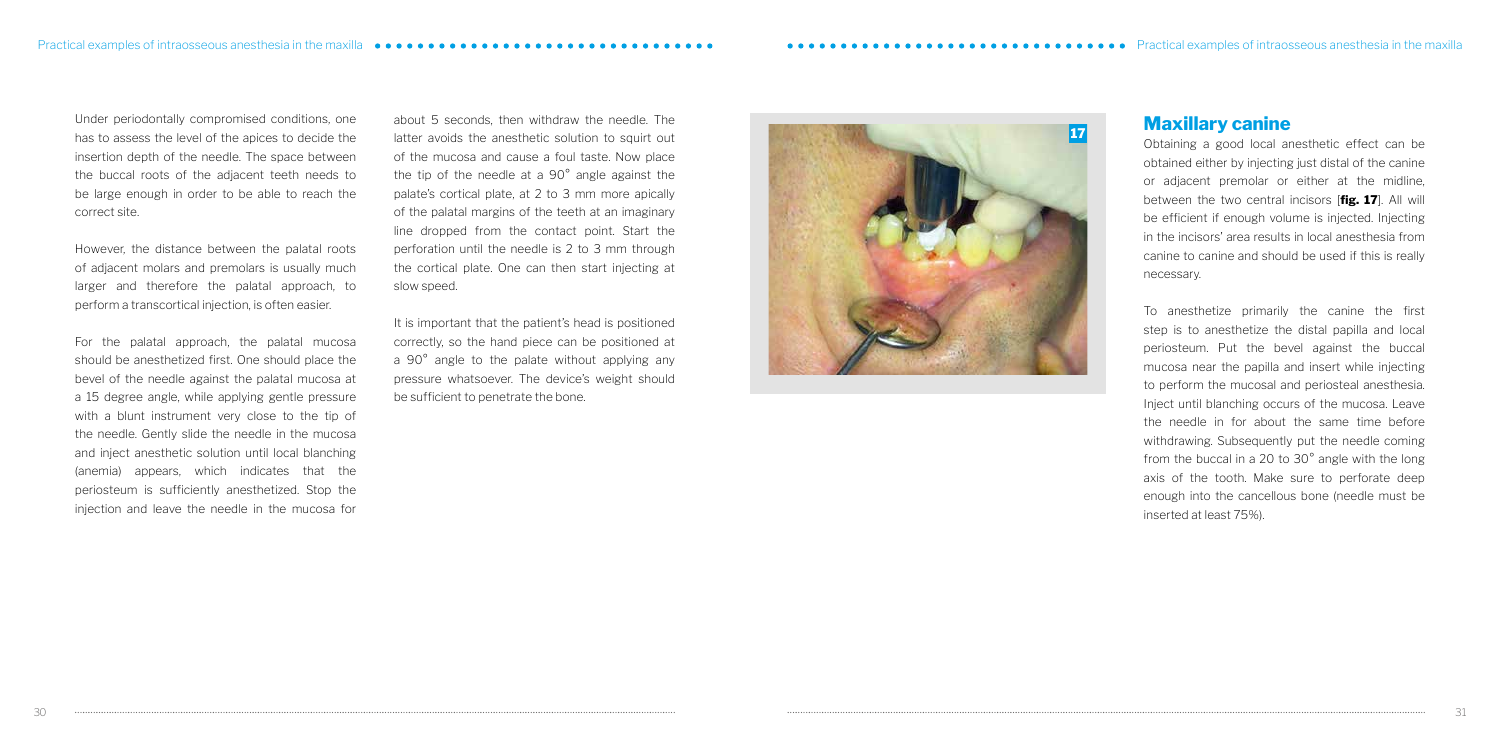## **Maxillary incisor**

One can either choose to inject distal of the tooth one wishes to treat or if more incisors need to be worked on, one can opt to inject in between the two central incisors. However, the position of the incisors may make this sometimes awkward because the apices are pointing to the midline. A position between the lateral and central incisor is preferred in those cases.

In case the intermaxillary (between the two central incisors – **fig. 18**) approach is preferred, one can choose either for the transcortical technique or for the osteocentral technique. The transcortical technique demands adequate periosteal anesthesia near the base of the frenulum. Inject for about 5 to 10 seconds to make sure the periosteum is well anesthetized. Then place the tip of the needle perpendicular to the cortical bone at a level 2 to 3 mm below the cervical borders of the two central incisors at a line dropped from the interproximal contact. Perforate the cortical plate and when the needle is 2 mm inside the cancellous bone, one can inject.

## **7 Practical examples of intraosseous anesthesia in the mandible**

The interdental papilla between the central incisors needs to be well anesthetized if one prefers the osteocentral technique. After having anesthetized the periosteum, the needle is placed at a 30 to 45° angle with the long axis of the incisors on top of the papilla. Make sure the needle is inserted 75% of its length into the cancellous bone. One can start the injection now.

For both approaches, it is essential that the patient lies down in the chair, with the occlusal plane of the maxilla perpendicular to the floor. This allows the device to be used without pressure. For the osteocentral technique the patient can he asked to tilt the head a bit more backwards (tilt the chin up). The latter makes penetration of the bone easier without applying pressure.

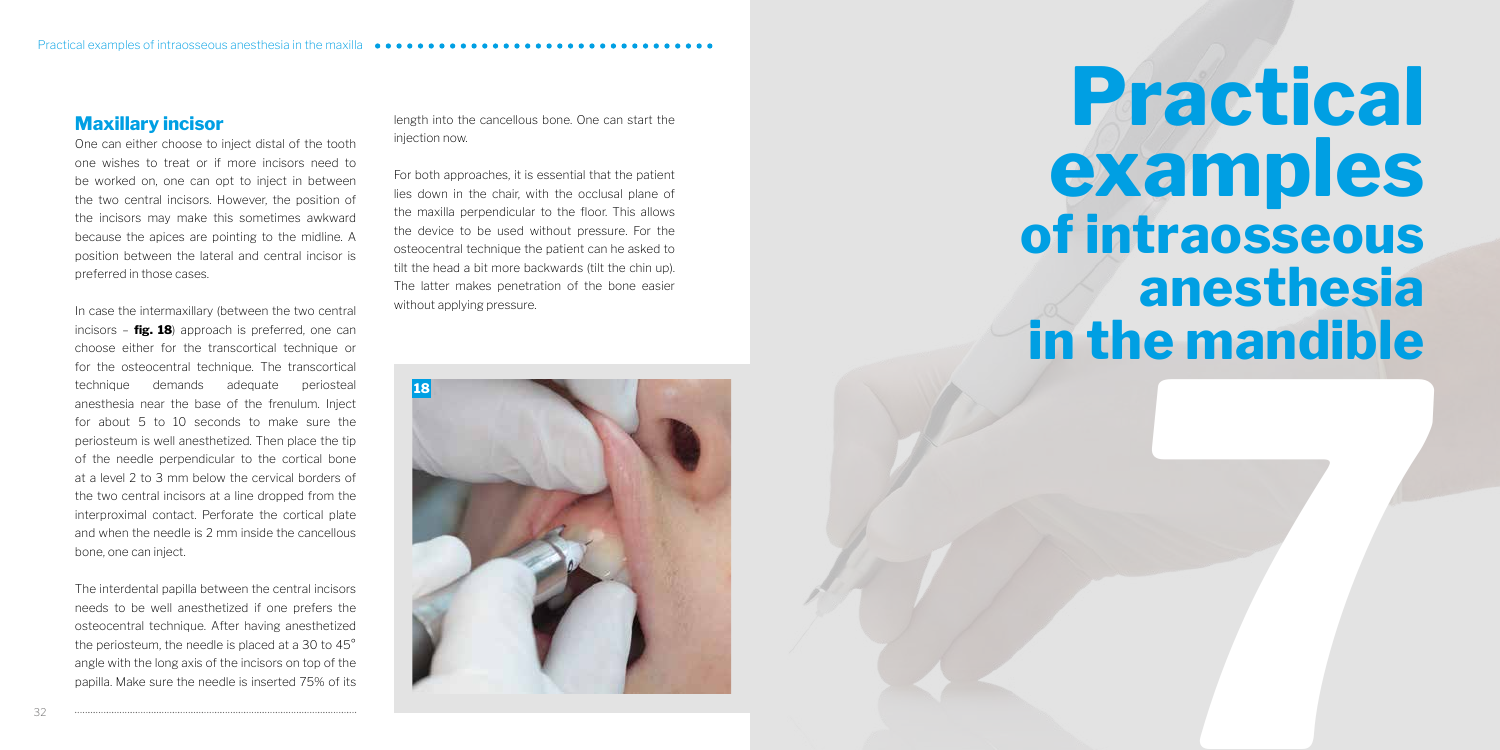Now, position the needle perpendicular into the trigonum, in touch with the cortical plate. One will notice that to reach this position, one has to aim perpendicular to the floor, coming just buccal of the maxillary molars. Start the perforation of the cortical bone. Make sure that the needle is at least 2 mm into the cancellous bone. The injection can be engaged. The volume will determine the number of teeth that will be anesthetized. If one intends to work on more than one molar, always start working on the most distal tooth first.

## **Mandibular molar**

There are two approaches possible for mandibular molars. The first one is the osteocentral approach **[fig 19**]. Anesthetize the gingiva and periosteum distal of the molar one wishes to treat by positioning the needle at a 15° angle against the mucosa. Then change position to make a 30 to 45° angle with the long axis of the tooth. Make sure the needle penetrates into the cancellous bone at least 75%. Inject the anesthetic solution. This technique is only possible if the patient's lips and cheeks allow the device to be positioned at a 30 to 45° angle with the long axis of the tooth.

Otherwise the retromolar pad (retromolar trigonum – **fig 20**) must be penetrated with a transcortical needle. The latter can be easily located by using a finger to trace the external oblique ridge, which starts buccal of the first molar. Move your finger now distally along the external oblique ridge. A trough or ditch or depression behind the most distal molar can be appreciated. That is the trigonum or retromolar pad. Here the cortical plate is the thinnest. Make sure the patient lies down with the occlusal plane of the maxilla perpendicular to the floor. Let the patient open the mouth wide so you have full access to the trigonum. Anesthetize the soft tissue over the trigonum with enough local anesthetic (about 1/8 of a cartridge) to ensure the periosteum is fully anesthetized. The bevel of the needle should obviously be facing the bone.

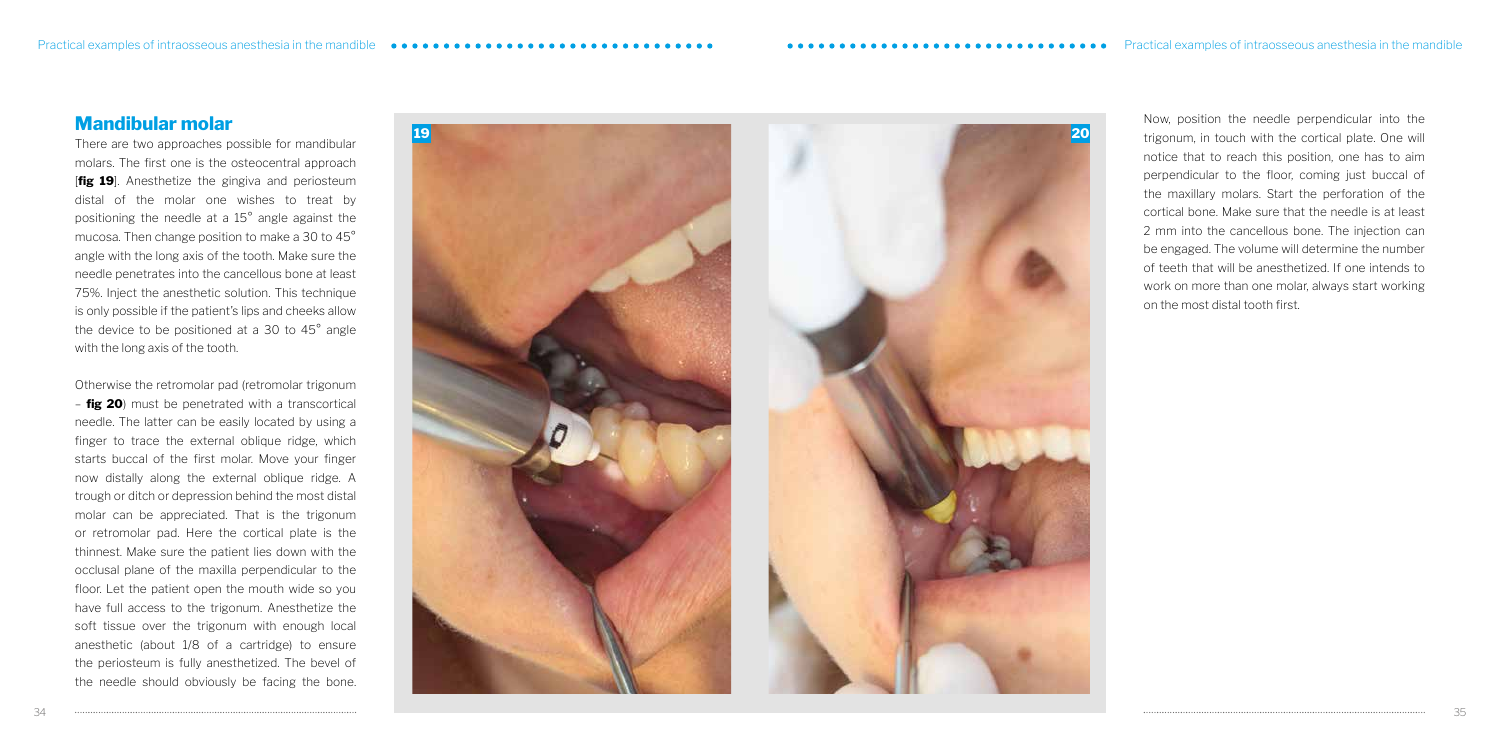Position the patient horizontal in the chair and anesthetize the papilla where one wishes to perforate the bone. Once the periosteum is anesthetized, position the needle at a 30° to 45° angle with the long axis of the tooth. Perforate the cortical bone and make sure the needle is at least 75% inside the cancellous bone. Due to anatomy the bone can be very thin from buccal to lingual and pear shaped. In that case a slightly steeper angle (30°) might be better. [**fig. 21** ]

The transcortical technique in this location is also possible [**fig. 22**]. Perforate the bone at a level 2 to 3 mm below the cervical borders of the teeth on a line dropped from their contact points. Make sure not to perforate more than 2 mm into the cancellous bone and to use a transcortical needle

only.

## **Mandibular premolar and canine**

These teeth can be anesthetized using the osteocentral technique as described for the molars. The injection site should be distal of the tooth or teeth one wishes to treat.

## **Mandibular incisor**

As for the maxilla, mandibular incisors can either be approached by injecting immediately distal of the tooth one wishes to treat or distal of the adjacent distal tooth or one can choose to anesthetize at the midline in order to anesthetize more teeth. Since the anesthetic effect will spread left and right from the injection site, a central injection position on the mandible, may result in canine-to canine anesthesia, if one injected an entire cartridge.

Be aware of the fact that the long axes of the incisors may be pointing with their apices at each other and as such the space available to insert a needle safely may be limited. However, to obtain a thorough local anesthesia one can inject at any site inside the bone, even between a lateral and a canine to achieve local anesthesia for a central incisor.



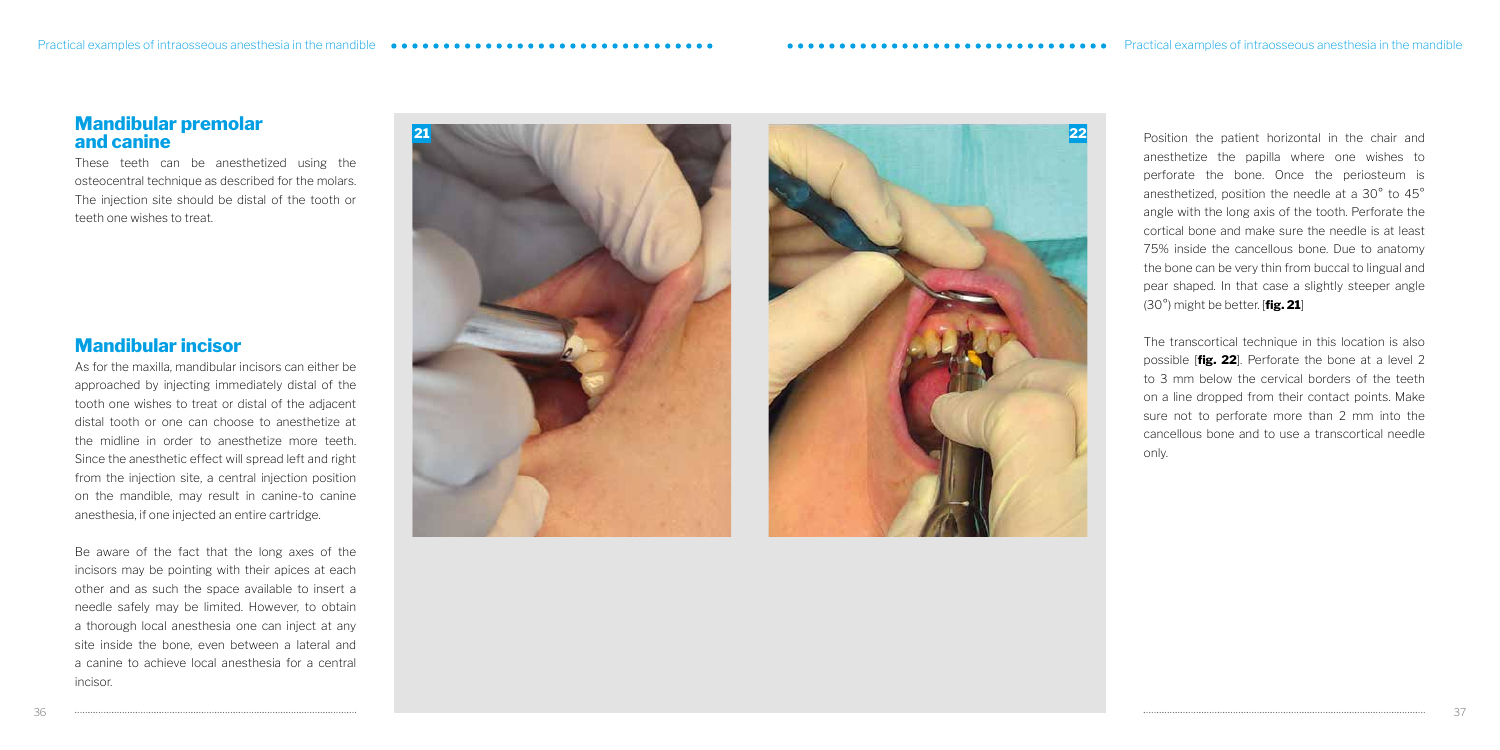# **8**<br> **8**<br> **8**<br> **8**<br> **8**<br> **8**<br> **8**<br> **8 Failure to achieve anesthesia**

## **Needle blockage**

If one encounters a needle blockage, it is usually because pressure was applied to the needle during the perforation of the cortical and cancellous bone. In that case one has to change the needle.

## **Pain during perforation**

If the patient reports pain when the needle is put in contact with the bone, it means that the periosteum is insufficiently anesthetized.

If the patient reports pain during perforation and penetration of the cancellous bone, one has not the correct angle. The needle may have been placed in the crevicular sulcus and the patient experiences pain from the periodontal ligament. The needle may have been placed under a wrong angle and is pointing at the lamina dura of the adjacent tooth. One will eventually perforate the buccal cortical plate, subsequently the cancellous bone and finally the lamina dura of the alveolar socket. When that happens, the needle will contact the non anesthetized periodontal ligament and the patient will abruptly report pain. No major or irreversible damage has been done, but the perforation needs to be performed again under a correct angle this time.

## **Patient cannot report anesthesia of the teeth**

In that case, one has probably not injected any or very little fluid into the cancellous bone. Check the white LED light on the hand piece, which indicates the cartridge content. If the fluid has been injected, check the soft tissue anesthesia. It is possible, one penetrated the lingual cortical plate due to a wrong angulation. Ask the patient to describe the feeling when the teeth are in occlusion. If the teeth feel 'normal', the injection was not performed into the cancellous bone.

## **Anesthesia is quickly worn off**

Either one has accidentally used a cartridge without vasoconstrictor, which causes the anesthetic to wear off quickly, due to its initial vasodilation effect, or one has injected a too low concentration of vasoconstrictor in a patient with a fast amide

metabolism.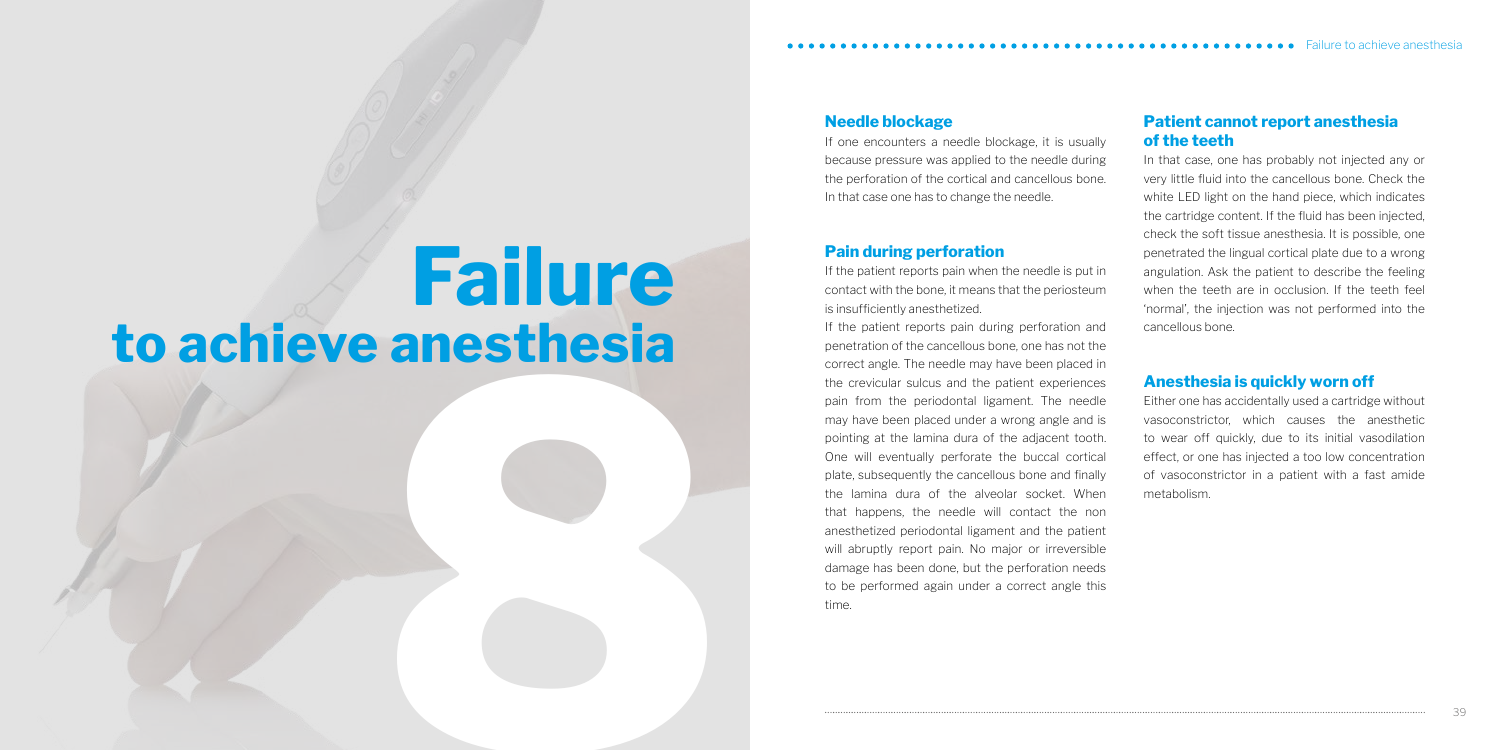Kanaa MD, Whithworth JM. A prospective randomized trial of different supplementary local anesthetic techniques after failure of inferior alveolar nerve block in patients with irreversible pulpitis in mandibular teeth. J Endod 2012 ;38 :421-425.

Katakami K, Mishima A, Shiozaki K, Shimoda S, Hamada Y, Kobayashi K (2008) Characteristic of accessory mental foramina observed on limited cone-beam computed tomography images. J Endod 34:1441-1445

Kaufman E, Serman NJ, Wang PD (2009) Bilateral mandibular accessory foramina and canals: a case report and review of the literature. Dentomaxillofacial Rad 29:170-175 Kim ST, Hu K-S, Song W-C, Kang M-K, Park H-D, Kim H-J (2009) Location of the mandibular canal and the topography of its neurovascular structures. J Craniofac Surg 20:936- 939

Kuribayashi A, Watanabe H, Imaizumi A, Tantanapornkul W, Katakami K, Kurabayashi T (2010) Bifid mandibular canals: cone beam computed tomography evaluation. Dentomaxillofac Rad 39:235-239 Lew K, Townsend G (2006) Failure to obtain adequate anaesthesia associated with a bifid mandibular canal: a case report. Austr Dent J 51:86-  $90$ 

Kim ST, Hu KS, Song WC, Kang MK, Park HD, Kim HJ (2009) Location of the mandibular canal and the topography of its neurovascular structures. J Craniofac Surg 20:936-939

Kovisto T, Ahmad M, Bowles WR (2011) Proximity of the mandibular canal to the tooth apex. J Endod 37:311-315 Krasny A, Krasny N, Prescher A (2011) Study of inferior dental canal and its contents using high-resolution

magnetic resonance imaging. Surg Radiol Anat doi 10.1007/s00276-011- 0910-y

Krasny A, Krasny N, Prescher A (2012). Anatomical variations of neural canal structures of the mandible observed by 3-Tesla magnetic resonance imaging. J Comput Assist Tomogr 36:150-153

block : a new look at an old problem. Anesthesia Progress 1984 :87-90.

Liang X, Jacobs R, Corpas LS, Semal P, Lambrichts I (2009) Chronologic and geographical variability of neurovascular structures in the human mandible. For Sci Int 190:24-32 Liang X, Jacobs R, Lambrichts I, Vandewalle G (2007) Lingual foramina on the mandibular midline revisited: a macroanatomical study. Clin Anat 20:246-251

Apostolakis D, Brown J (2011) The anterior loop of the inferior alveolar nerve: prevalence, measurement of its length and a recommendation for interforaminal implant installation based on cone beam CT imaging. Clin Oral Impl Res 0:1-9 doi:10.1111/j.1600- 0501.2011.02261.x

> Liang X, Jacobs R, Lambrichts I, Vandewalle G, van Oostveld D, Schepers E, Adriaensens P, Gelan J (2005) Microanatomical and histological assessment of the content of superior genial spinal foramen and its bony canal. Dentomaxillofac Radiol 34(6):362-368

Balcioglu HU, Kocaelli H (2009) Accessory mental foramen. North Am J Med Sci 1:314-315

Lew K, Townsend G. Failure to obtain adequate anesthesia associated with a bifid mandibular canal: a case report. Austr Dent J 2006;51: 68-90. Milles M. The missed inferior alveolar block: a new look at an old problem. (1984) Anesth Prog:87-90. Miloglu O, Yilmaz AB, Caglayan F (2009)

Malet A, Faure MO, Delatage N, Pereira B, Haas J, Lambert G. (2015) The comparative cytotoxic effects of different local anesthetics on a human neuroblastoma cell line. International Society for Anaesthetic Pharmacology 120 (3):589-596

Meechan JG (1999) How to overcome failed local anaesthesia.Br Dent J 186:15-20

Meechan JG, Kanaa MD, Corbett IP, Steen IN, Whithworth JM. Pulpal anaesthesia for mandibular permanent first molar teeth · a double-blind randomized cross-over trial comparing buccal and buccal plus lingual infiltration injections in volunteers. Int Endod J 2006 ;39 :764-769. Milles M. The missed inferior alveolar

Bilateral bifid mandibular canal: a case report. Med Oral Patol Oral Cir Bucal 5:E244-246

Mizbah K, gerlach N, Maal TJ, Bergé SJ, Meijer GJ (2012) The clinical relevance of bifid and trifid mandibular canals. Oral Maxillofac Surg 16:147-151

Mraiwa N, Jacobs R, van Steenbergen D, Quireynen M. (2003) Clinical assessment and surgical implications of anatomical challenges in the anterior mandible. Clin Impl Dent Rel Res 5:219- 225

Naitoh M, Hiraiwa Y, Aimiya H, Gotoh K, Ariji E (2009) Accessory mental foramen assessment using cone-beam computed tomography. Oral Surg Oral Med Oral Pathol Oral Radiol Endod 107:289-294

Naitoh M, Yoshida K, Nakahara K, Gotoh K, Ariji E (2011) Demonstration of the accessory mental foramen using rotational panoramic radiography compared with cone beam computed tomography. Clin Oral Impl Res 22:1415- 1419

## **Reference list**

Aps JKM (2009) L'anesthésie locale de la mandibule et ses problèmes spécifiques. Le Fil Dentaire 2009:43: 14-16

Aps JKM. Intraosseous local anesthesia in dentistry makes sense. (2013) International Journal of Clinical Anesthesiology 1:1006

Auluck A, Ahsan A, Pai KM, Shetty C (2005) Anatomical variations in developing mandibular nerve canal: a report of three cases. Neuroanatomy 4:28-30

Blanton PL, Jeske AH (2003a) The key to profound local anaesthesia. Neuroanatomy. JADA 134:753-760

Blanton PL, Jeske AH (2003b) Dental local anesthetics. Alternative delivery methods. JADA 134: 228-234

Blanton PL, Jeske AH (2003c) Avoiding complications in local anesthesia induction. JADA 134: 888-893

Boronat López A, Peñarrocha Diago M (2006) Failure of locoregional anesthesia in dental practice. Review of the literature. Med Oral Patol Oral Cir Bucal 11:e510-513

Claeys V, Wackens G (2005) Bifid mandibular canal: literature review and case report. Dentomaxillofacial Rad 34:55-58

de Oliveira-Santos C, Couto Souza PH, de Azambuja Berti-Couto S, Stinkens L, Moyaert K, Fisher Rubira-Bullen I, Jacobs R (2012) Assessment of variations of the mandibular canal through cone beam computed tomography. Clin Oral Invest 16:387- 393

de Oliveira-Santos C, Souza PHC, de Azambuja Berti-Couto S, Stinkens L, Moyaert K, Fisher Rubira-Bullen I, Jacobs R. Assessment of variations of the mandibular canal through cone beam computed tomography. Clin Oral Invest 2012;16:387-393.

Desantis JL, Liebow C (1996) For common mandibular nerve anomalies that lead to local anaesthesia failures. JADA 127:1081-1086

Devi KS, Shamila PB, Susan P (2011) Morphometrical and morphological study of mental foramen in dry dentulous mandibles of South Andhra population of India. Indian J Dent Res 22:542-546

Dobreva D, Lalabonova H, Kirova D (2005) Electroacupuncture analgesia in oral surgery. Journal of IMAB-Annual Proceeding (Scientific Papers) book 2:20-21

Fuakami K, Shiozaki K, Mashima A, Shimoda S, Hamada Y, Kobayashi K (2011) Detection of buccal perimandibular neurovascularisation associated with accessory foramina using limited cone-beam computed tomography and gross anatomy. Surg Radiol Anat 33:141-146

Fuakami K, Shiozaki K, Mishima A, Shimoda S, Hamada Y, Kobayashi K. Detection of buccal perimandibular neurovascularization associated with accessory foramnina using limited cone-beam computed tomography and gross anatomy. Surg Radiol Anat 2011;33:141-146.

Gahleitner A, Hofschnelder U, Tepper G, Pretterklieber M, Schick S, Zauza K, Watzek G (2001) Lingual vascular canals of the mandible: evaluation with dental CT. Radiology 220:186-189

Gréaud P-Y, Pasquier E, Villette A. L'anesthésie ostéocentrale, une nouvelle technique en anesthésie<br>dentaire. (2008) [Osteocentral dentaire. (2008) anesthesia, a new technique in dental anesthesia.] Inform Dent.90: (14):701- 704

Haknatir A, Ilgaz K, Turhan-Haknatir N (2010) Evaluation of mental foramina in adult living crania with MDCT. Surg Radiol Anat 32:351-356

Jacobs R, Lambrichts I, Liang X, Martens W, Mraiwa N, Adriaensens P, Gelan J. Neurovascularization of the anterior jaw bones revisited using high-resolution magnetic resonance imaging. Oral Surg, Oral Med, Oral Pathol, Oral Rad, Endod 2007;103:683-693.

Jacobs R, Lambrichts I, Liang X, Martens W, Mraiwa N, Adriaensens P, Gelan J (2007) Neurovascularization of the anterior jaw bones revisited using highresolution magnetic resonance imaging. Oral Surg Oral Med Oral Pathol Oral Radiol Endod 103:683-693 Kalender A, Orhan K, Aksoy U (2012) Evaluation of the mental foramen and accessory mental foramen in Turkish patients using cone-beam computed tomography images reconstructed from a volumetric rendering program. Clin Anat 25:584-592

Reference list **as a second associated as a second associated as a second associated as a second associated as a second associated as a second list**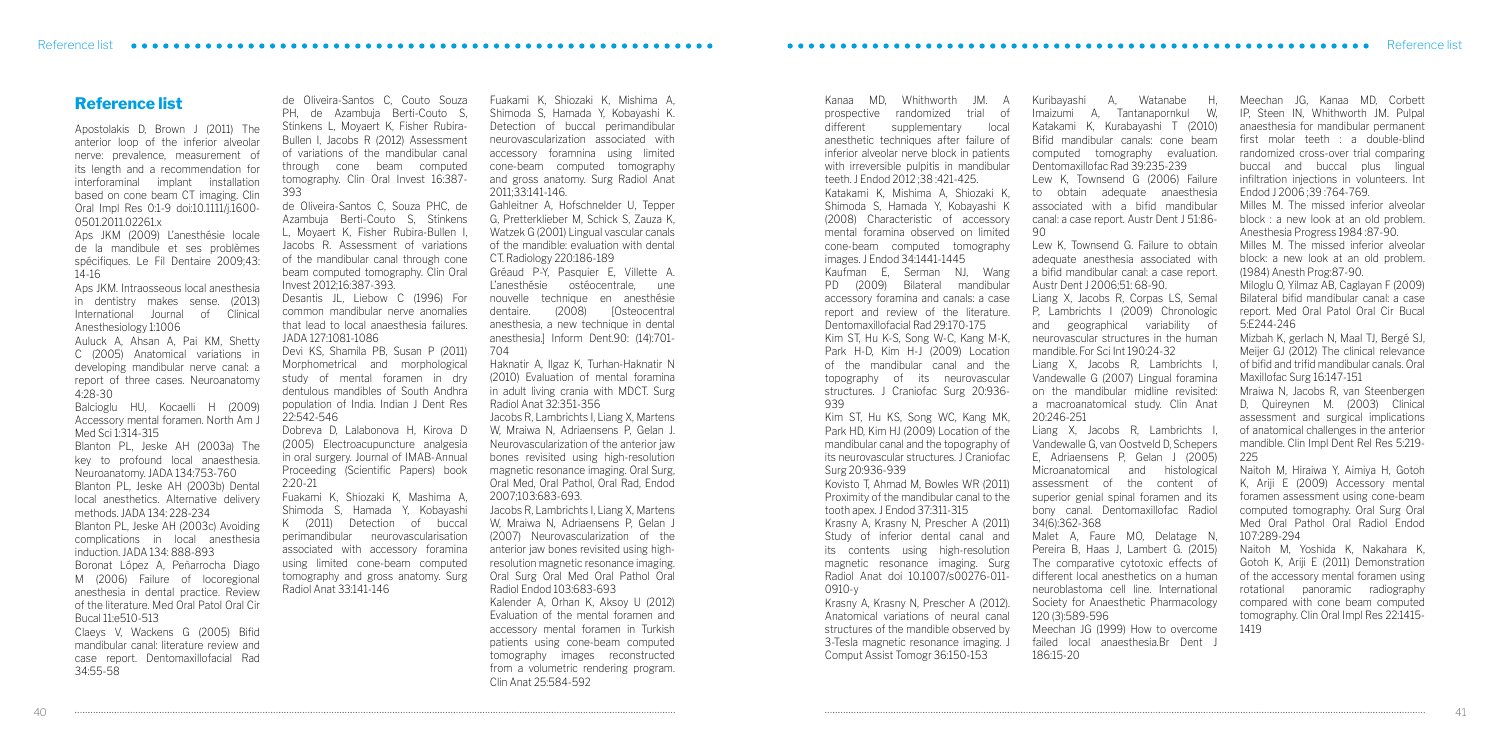Neves FS, Torres MGG, Oliveira C, Campos PSF, Crusoé-Rebello I (2010) Lingual accessory mental foramen: a report of an extremely rare anatomical variation. J Oral Sci 52:501-503] Ngeow WC, Dionysius DD, Ishak H, Nambiar P (2009) A radiographic study on the visualization of the anterior loop in dentate subjects of different age groups. J Oral Sci 51:231-237

Nortjé CJ, Farman AG, Grotepas FW (1977) Variations in the normal anatomy of the inferior dental (mandibular) canal: a retrospective study of panoramic radiographs from 3612 routine dental patients. Br J Oral Surg 15:55-63

Nortjé CJ, Farman AG, Joubert JJ (1977) The radiographic appearance of the inferior dental canal: an additional variation. Br J Oral Surg 15:171-172

Orhan K, Aksoy S, Bilecenoglu B, Sakul BU, Paksoy CS (2010) Evaluation of bifid mandibular canals with cone beam computed tomography in a Turkish adult population: a retrospective study. Surg Radiol Anat doi 10.1007/s00276- 010-0761-y

Pogrel A, Dorfman D, Fallah H (2009) The anatomic structure of the inferior alveolar neurovascular bundle in the third molar region. J Oral Maxillofac Surg 67:2452-2454

Przynstanska A, Malgorzata B (2010) Accessory mandibular foramina: histological and immunohistochemical studies of their contents. Arch Oral Biol 55:77-80

Przystanska A and Bruska M (2005) Foramina on the internal aspect of the alveolar part of the mandible. Folia Morphol (Warsz) 64:89-91

Przystánska A, Bruska M (2012) Anatomical classification of accessory foramina in human mandibles of adults, infants, and fetuses. Anat Sci Int 87:141- 149

Przystanska A, Bruska M. Anatomical classification of accessory foramina in human mandibles of adults, infants and fetuses. Anat Sci Int 2012;87:141-149. Rodriguez de Oliveira Júnior M, Santos Saud AL, Rodriguez Fonseca D, De-Ary-Pirez B, Ary Pires-Neto M, de Ary-Pires R (2011) Morphometrical analysis of the human mandibular canal: a CT investigation. Surg Radiol Anat 33:345- 352

Sachis JM, Peñarrocha M, Soler F (2003) Bifid mandibular canal. J Oral Maxillofac Surg 61:422-424

Saxena P, Gupta SK, Newaskar V, Chandra A. Advances in dental local anesthesia techniques and devices : an update. Natl J Maxillofac Surg 2013 ;4 :19-24.

Scarfe WC, Farman AG, Sukovic P (2006) Clinical applications of conebeam computed tomography in dental practice. J Can Dent Assoc 72:75-80 Simmons MS, Oleson TD (1993) Auricular electrical stimulation and dental pain threshold. Anesth Prog 40:14-19

Sisman Y, Sahman H, Sekerci AE, Tokmak TT, Aksu Y, Mavili E. Detection and characterization of the mandibular accessory buccal foramen using CT. Aps JKM. Number of accessory or nutrient canals in the human mandible. Clin Oral Invest 2014;18:671-676. Sisman Y, Sahman H, Sekerci AE, Totmak TT, Aksu Y, Mavili E (2012) Detection and characterization of the mandibular accessory buccal foramen using CT. Dentomaxillofac Rad 41:558-563

Sixou JL, Marie-Cousin A. Intraosseous anaesthesia in children with 4% articaine and epinephrine 1:400,000 using computer-assisted systems. (2015) Eur Arch Paediatr Dent 16:477- 481.

Stein P, Brueckner J, Milliner M (2007) Sensory innervation of mandibular teeth by the nerve to the mylohyoid: implications in local anaesthesia. Clin Anat 20:591-595

Thakur G, Thomas S, Thayil SC, Nair P (2011) Accessory mental foramen: a rare anatomical finding. BMJ Case Reports doi:10.1136/bcr.09.2010.3326

Tom K, Aps JKM. Intraosseous anesthesia as a primary technique for local anesthesia in dentistry. (2015) Clinical Research in Infectious Diseases 2(1):1012

Wang PD, Serman NJ, Kaufman E (2001) Continuous radiographic visualization of the mandibular nutrient canals. Dentomaxillofacial Rad 30:131-132 Wong JK (2001) Adjuncts to local anesthesia: separating fact from fiction.

JCDA 67:391-397

Yildirim YD, Guncu GN, Galindo-Moreno P, Velasco-Torres M, Juodzbalys G, Kubilius M, Gervickas A, Al-Hezaimi K, Al-Sadhan R, Yilmaz HG, Asar NV, Karabulut E, Wang H-L, Tozum TF. Evaluation of mandibular lingual foramina related to dental implant treatment with computerized tomofraphy: a multicenter clinical study. Impl Dent 2014:23:57-63.

Yilmaz AB, Akgül N, Akgül HM, Dagistanli S, Cakur B (2003) Relationship between mandibular nutrient canals and hypertension. J Int Med Res 31:123-125Practical examples of intraosseous anesthesia in the mandible

|  |  |  |  |  |  |  |  |  |  | <b></b> Notes |
|--|--|--|--|--|--|--|--|--|--|---------------|
|  |  |  |  |  |  |  |  |  |  |               |